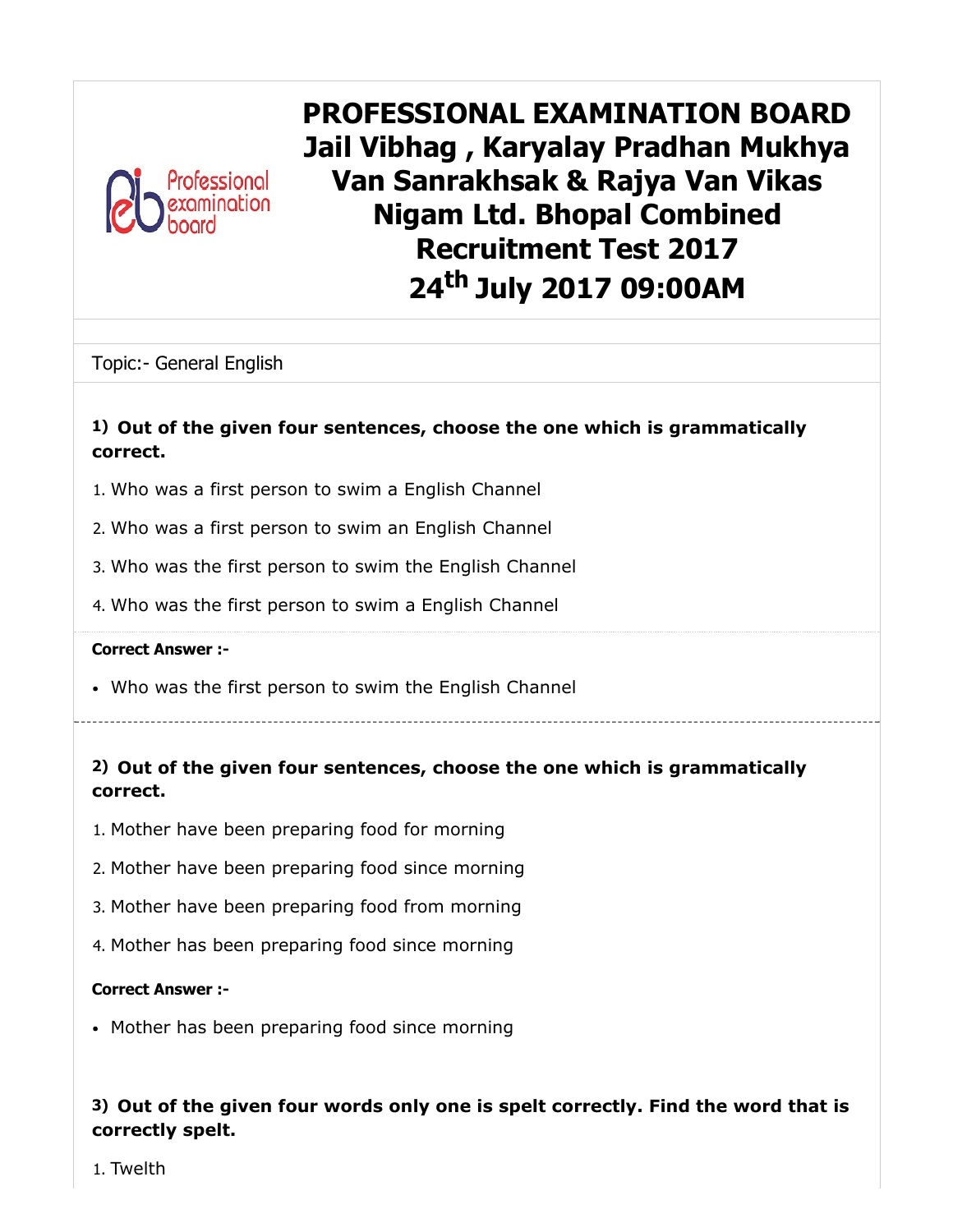| 2. January                                                                                                    |
|---------------------------------------------------------------------------------------------------------------|
| 3. Villian                                                                                                    |
| 4. Wendesday                                                                                                  |
| <b>Correct Answer :-</b>                                                                                      |
| • January                                                                                                     |
| 4) Out of the given four words only one is not spelt correctly. Find the word<br>that is not correctly spelt. |
| 1. Hypocrisy                                                                                                  |
| 2. Heirachy                                                                                                   |
| 3. Fascinating                                                                                                |
| 4. Fluorescent                                                                                                |
| <b>Correct Answer :-</b>                                                                                      |
| • Heirachy                                                                                                    |
|                                                                                                               |
| 5) DIRECTIONS: Fill in the blank with the correct Preposition.                                                |
| The top of Mount Everest is 8,848 m _______ the sea level.                                                    |
| 1. above                                                                                                      |
| 2. into                                                                                                       |
| 3. beneath                                                                                                    |
| 4. below                                                                                                      |
| <b>Correct Answer :-</b>                                                                                      |
| • above                                                                                                       |
| 6) DIRECTIONS: Fill in the blank with the correct Preposition.                                                |
| Many birds were flying _______ the tree.                                                                      |
| 1. over                                                                                                       |
| 2. besides                                                                                                    |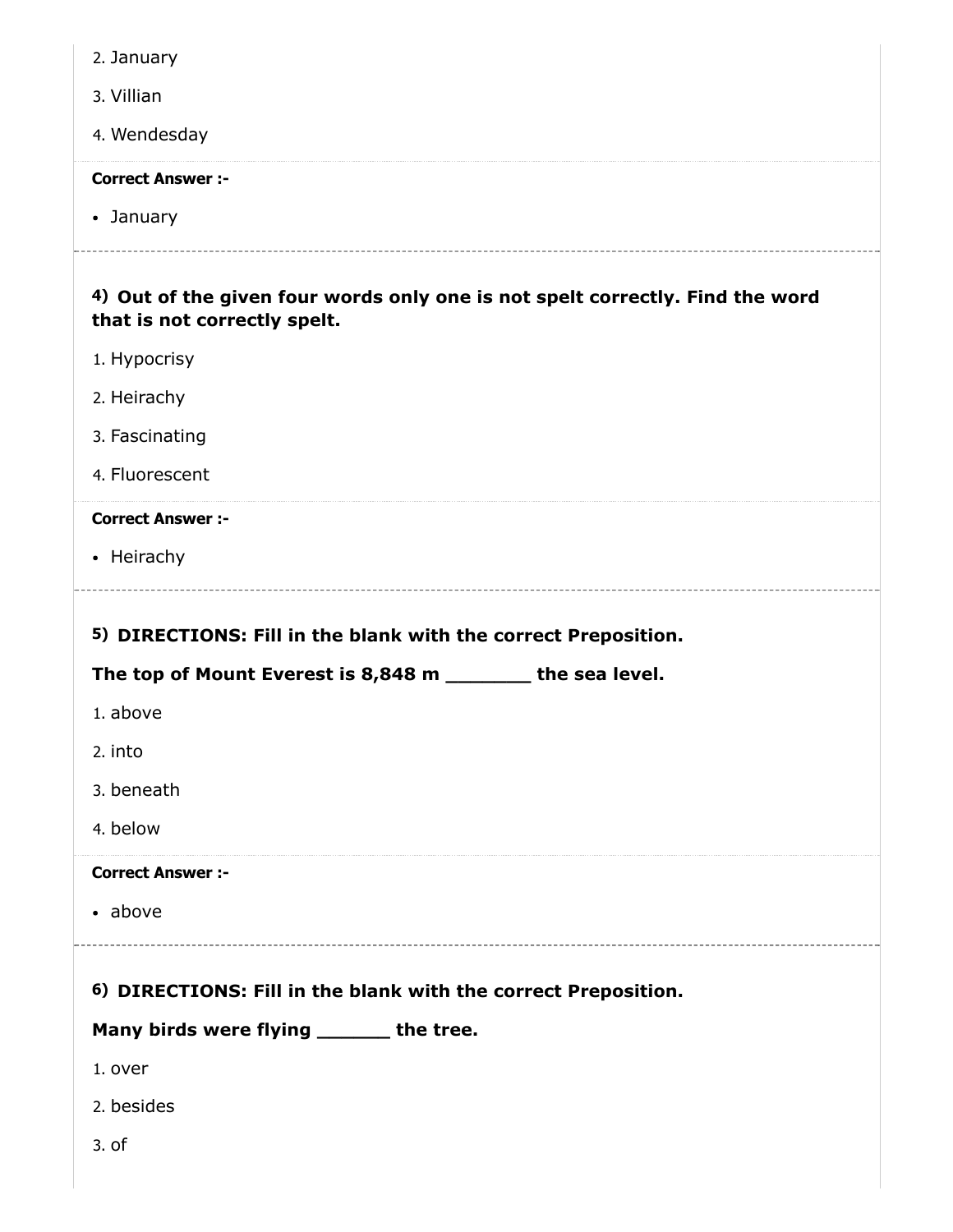|--|

• over

#### 7) DIRECTIONS: Fill in the blank with the correct article.

#### **The main attraction of this butterfly is its rareness.**

- 1. An
- 2. The
- 3. No article required
- 4. A

#### Correct Answer :-

• The

### 8) DIRECTIONS: Fill in the blank with the correct article.

### He has \_\_\_\_\_\_\_ vast collection of rare insect specimens.

- 1. No article required
- 2. the
- 3. an
- 4. a

#### Correct Answer :-

 $\bullet$  a

### 9) DIRECTIONS: Out of the given four options, choose the correct Conjunction to fill in the blank given in the sentence.

She is very hard-working\_\_\_\_\_ not very imaginative.

1. but

2. hence

3. since

4. so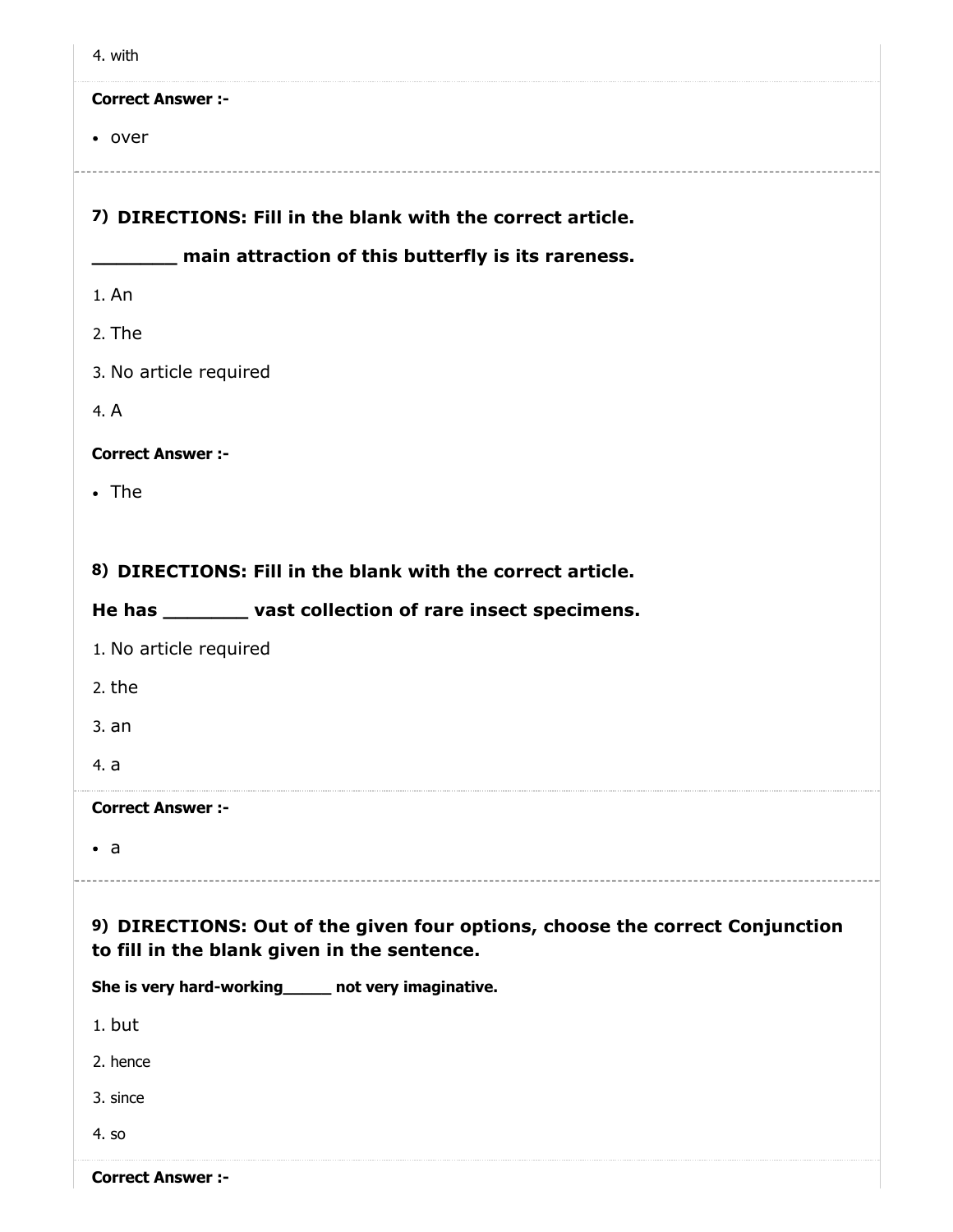| 10) DIRECTIONS: Out of the given four options choose one to join the two |
|--------------------------------------------------------------------------|
| sentences given below to make a meaningful sentence.                     |

The team has a strong attack.

Its defense is weak.

- 1. Because
- 2. Therefore
- 3. But
- 4. Since

Correct Answer :-

• But

11) DIRECTIONS: Out of the given options, choose the most appropriate one to fill in the blank.

You \_\_\_\_\_\_\_ give the bank a written notification if you wish to close your account.

- 1. ought to have
- 2. may be
- 3. must

4. should have

#### Correct Answer :-

must

# 12) DIRECTIONS: Find the word which can be replaced for the given sentence.

A person who studies the evolution of mankind.

- 1. Psychologist
- 2. Linguist
- 3. Anthropologist
- 4. Philosopher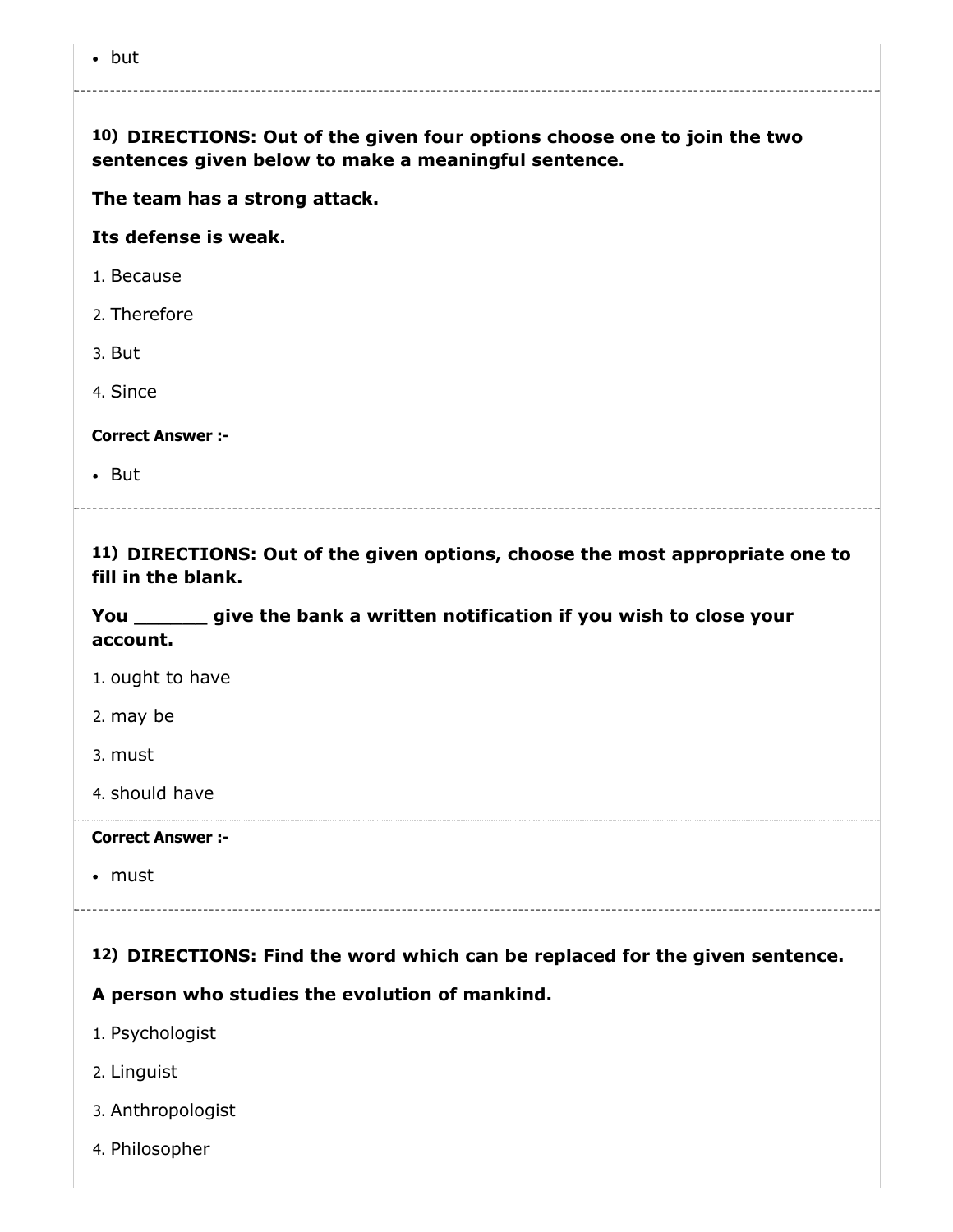| <b>Correct Answer :-</b>                                                    |
|-----------------------------------------------------------------------------|
| • Anthropologist                                                            |
|                                                                             |
| 13) DIRECTIONS: Find the word which can be replaced for the given sentence. |
| The study of stars.                                                         |
| 1. Geology                                                                  |
| 2. Calligraphy                                                              |
| 3. Astronomy                                                                |
| 4. Gastronomy                                                               |
| <b>Correct Answer :-</b>                                                    |
| • Astronomy                                                                 |

14) DIRECTIONS: In the given sentence there might be an error. Find out which part of the sentence has an error. lf there is no error, mark your answer as (d) i.e. 'No error'.

Those shirts (a)/ are for sale, (b)/ are they? (c)/ No Error (d)

1. (a)

2. (b)

3. (d)

4. (c)

Correct Answer :-

 $\bullet$  (c)

15) DIRECTIONS: In the given sentence there might be an error. Find out which part of the sentence has an error. lf there is no error, mark your answer as (d) i.e. 'No error'.

He used to swim (a)/ for his country (b)/ when he was younger. (c)/ No Error (d)

1. (a)

2. (b)

3. (d)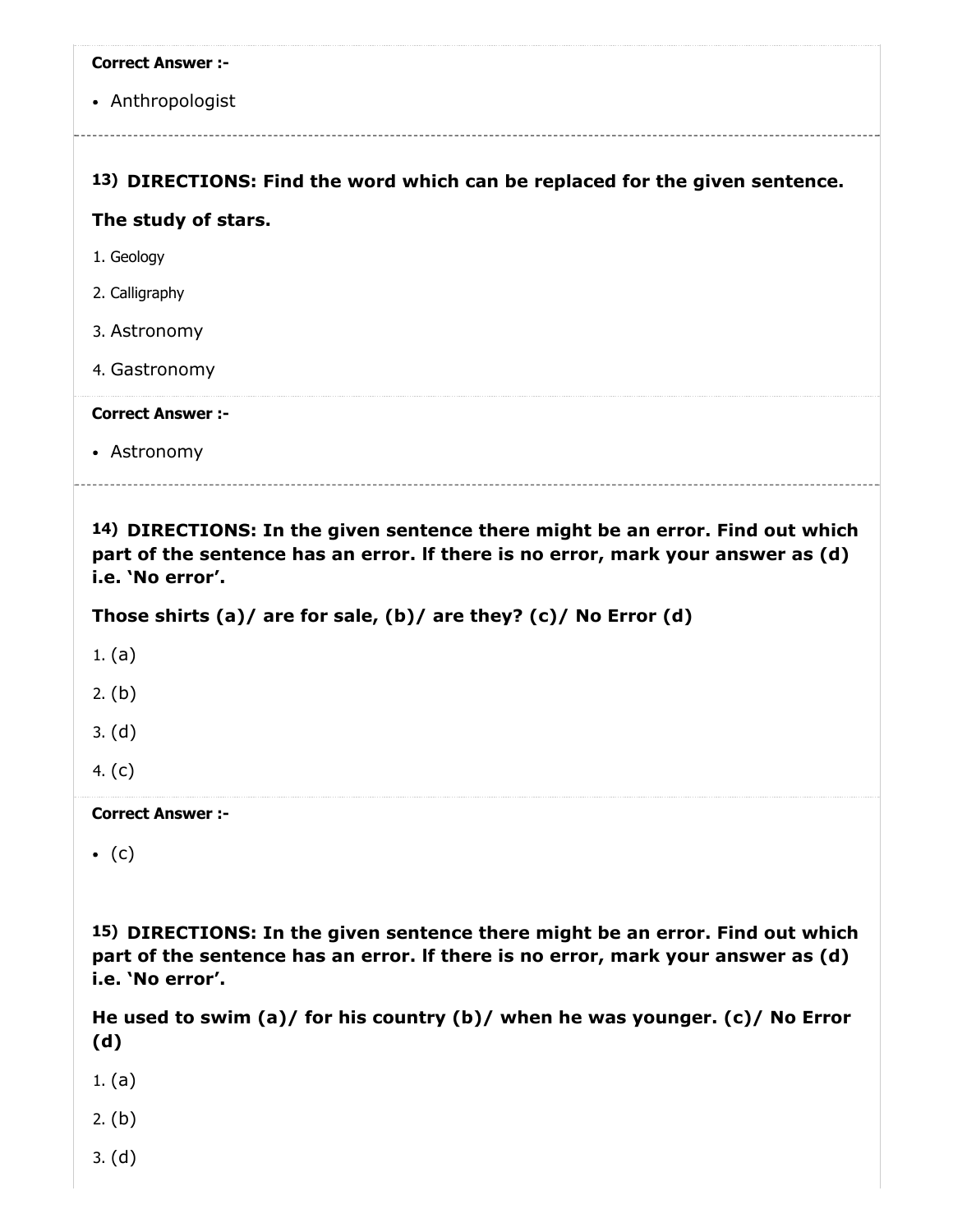4. (c)

Correct Answer :-

 $\bullet$  (d)

16) DIRECTIONS: A sentence with an underlined idiomatic expression is given. What is the meaning of the idiomatic expression 'To take to one's heels 'in the sentence given below?

The man took to his heels to try to get to the bus stop before the bus left.

- 1. called his friends
- 2. None of the above
- 3. ran away quickly
- 4. shouted loudly

#### Correct Answer :-

• ran away quickly

17) DIRECTIONS: A sentence with an underlined idiomatic expression is given. What is the meaning of the idiomatic expression 'hand in glove 'in the sentence given below?

It was rumored at the time that some of the gangs were working hand in glove with the police.

- 1. None of the above
- 2. in opposition
- 3. in close association
- 4. in different directions

#### Correct Answer :-

• in close association

18) DIRECTIONS: A sentence with an underlined word is given below. Find the Word which is most similar in meaning to the underlined word

Prices vary widely from shop to shop.

1. quote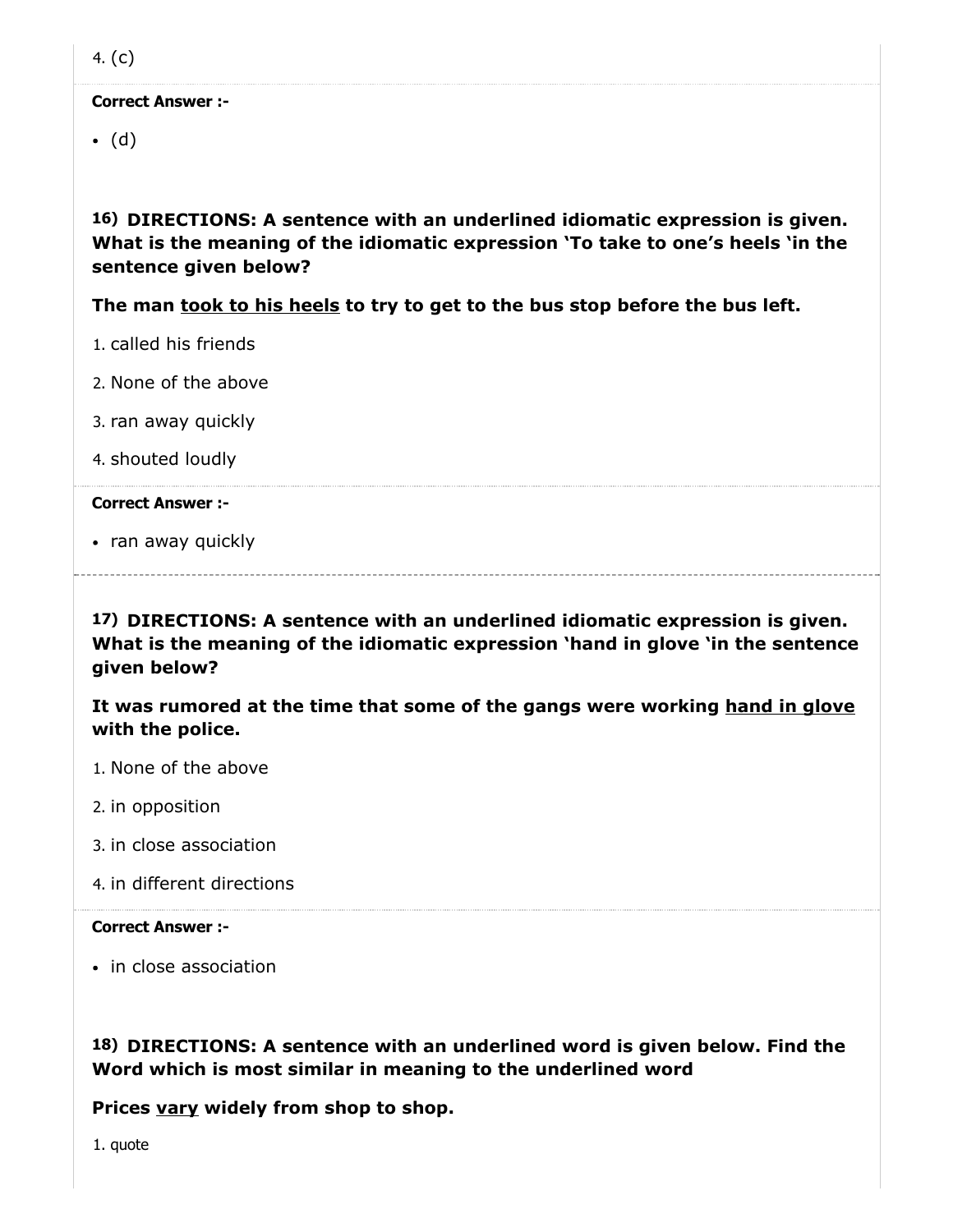|  | 2. correspond |
|--|---------------|
|--|---------------|

- 3. agree
- 4. differ

differ

19) DIRECTIONS: A sentence with an underlined word is given below. Find the word which is opposite to the highlighted word from the given options.

Melt the chocolate slowly so that it doesn't burn.

- 1. Soften
- 2. Freeze
- 3. Defrost
- 4. Liquefy

#### Correct Answer :-

• Freeze

20) DIRECTIONS: A sentence with an underlined word is given below. Find the word which is opposite to the highlighted word from the given options.

She was in Mumbai to accept an award for her latest novel.

1. gain

- 2. receive
- 3. obtain
- 4. reject

#### Correct Answer :-

• reject

Topic:- General Science

1) The process in which any electrolyte gets decomposed when electricity is passed through it, is called-/ वह प्रक्रिया जिसमें किसी विदुयत अपघटय में से धारा प्रवाहित करने पर यह वियोजित हो जाता है, इसे कहते हैं-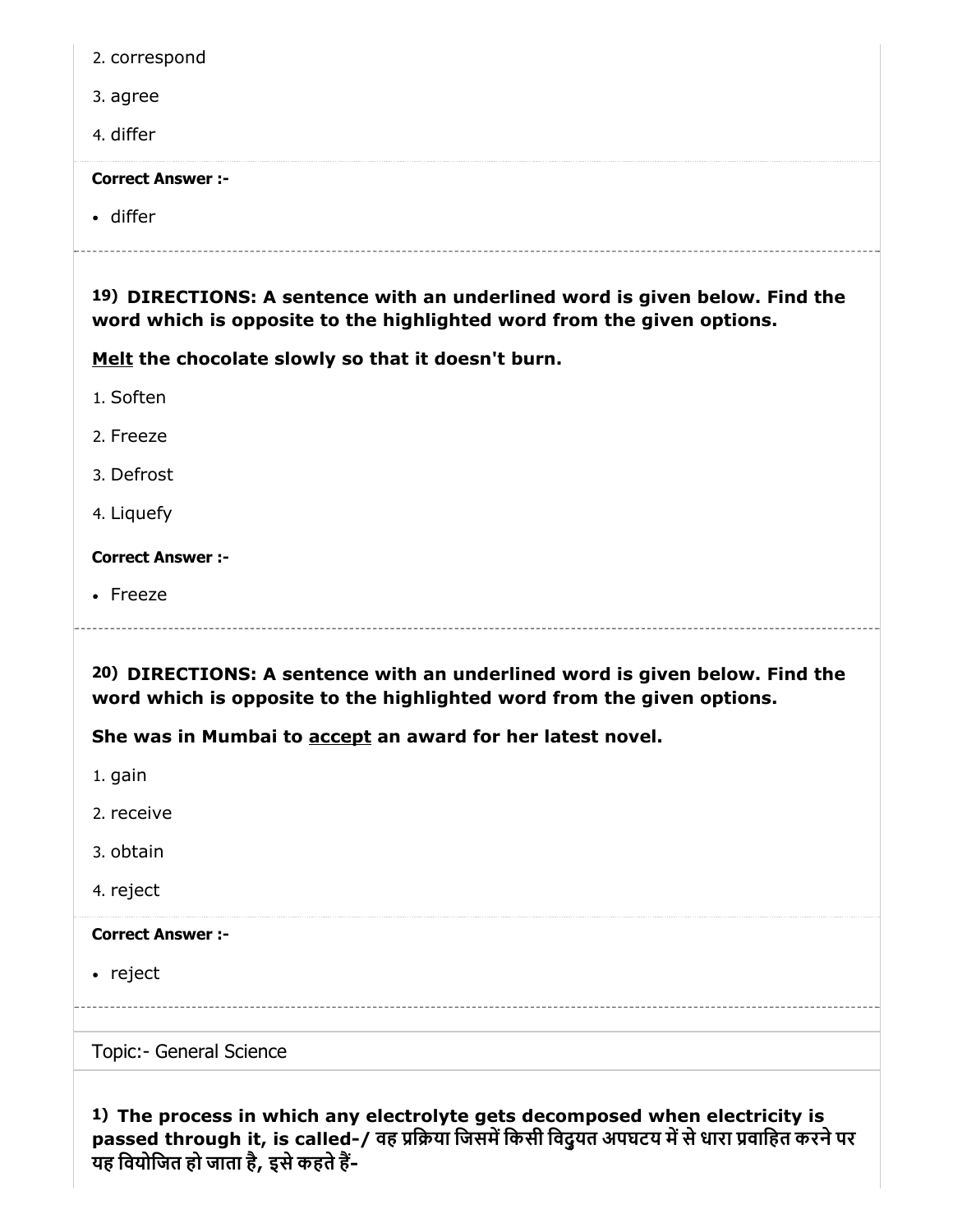- 1. Splitting/ टूटना
- 2. Dissociation/ असंयुक्त होना
- 3. Electrolysis/ िवद्ुयत अपघटन
- 4. Decomposition/ िवयोजन

Electrolysis/ िवद्ुयत अपघटन

# 2) A soap solution is-/ एक साबुन का िवलयन होता है।

- 1. Neutral/ उदासीन
- 2. None of these / इनमें से कोई नहीं
- 3. Acidic/ अम्लीय
- 4. Alkaline/ क्षारीय

#### Correct Answer :-

• Alkaline/ क्षारीय

# 3) The sun is visible to us a little before the actual sunrise and a little after the actual sunset. This is because of atmospheric./ सूर्य अपने उदय होने से थोड़ा पूर्व हमें दिखने लगता है व सूर्यास्त के थोड़ा पश्चात तक दिखता है, उसका कारण है वायुमण्डल में-

- 1. Refraction/ अपवतन
- 2. Reflection/ परावतन
- 3. Scattering/ कीणन
- 4. Diffraction/ िववतन

#### Correct Answer :-

Refraction/ अपवतन

# 4) Hydra reproduces by-/ हाइडा जनन करता है-

- 1. Binary fission/ द्विखण्डन द्वारा
- 2. Budding/ मुकुलन द्वारा
- 3. Fragmentation/ विखण्डन द्वारा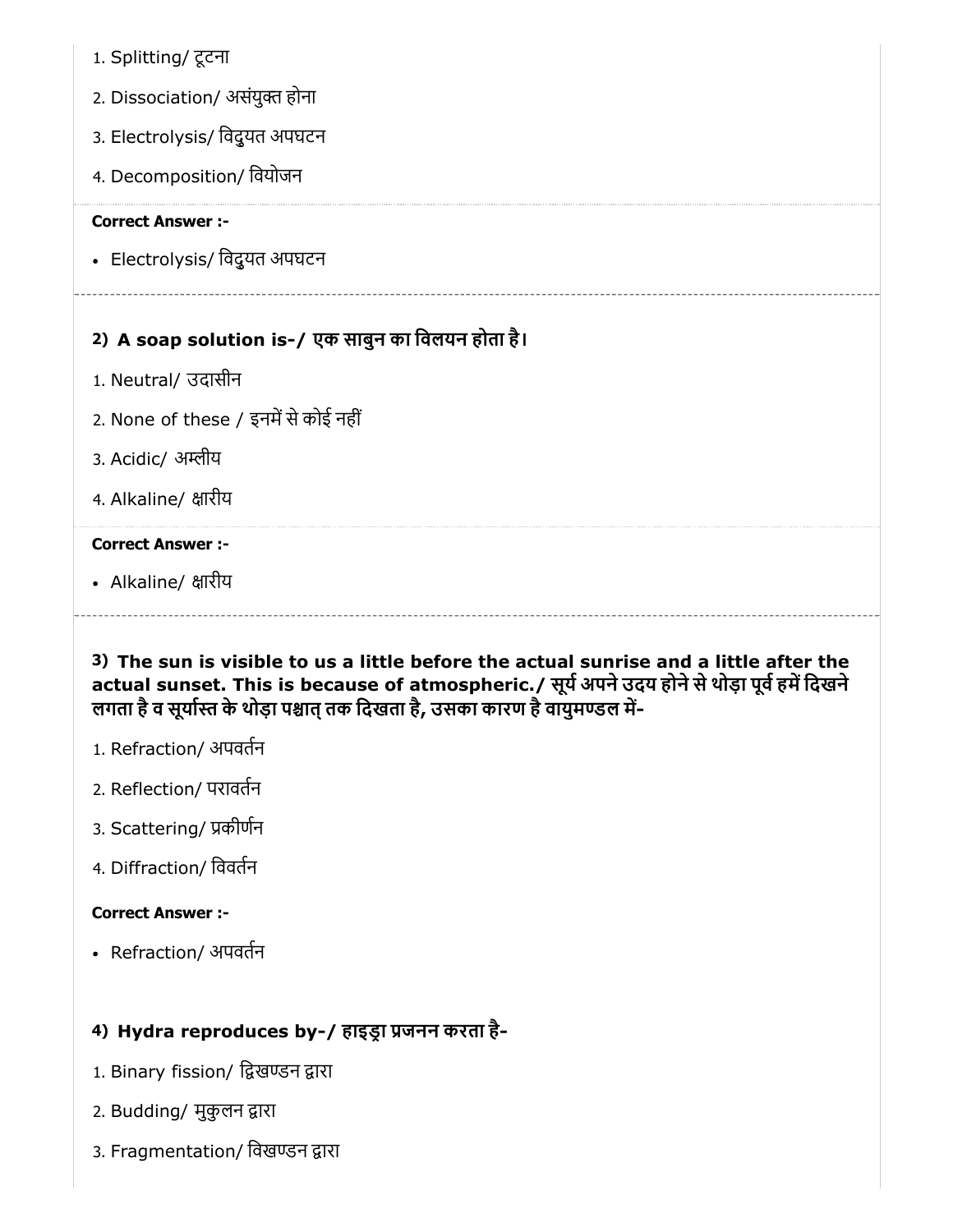4. Spore formation/ बीजाणु निर्माण द्वारा

#### Correct Answer :-

• Budding/ मुकुलन द्वारा

# 5) Strength of an electromagnet increases by-/ एक विदुयत चुम्बक की प्रबलता बढाई जाती है, द्वारा-

- 1. Increasing the number of turns of the coil/ कुण्डली में घेरो की संख्या बढ़ाकर
- 2. Increasing the current flowing through the coil/ कुण्डली में प्रवाहित धारा को बढ़ाकर
- 3. Using soft iron core for the coil/ कुण्डली के लिये नर्म लौह क्रोड का उपयोग करके
- 4. All of the above/ उपरोक्त सभी

### Correct Answer :-

• All of the above/ उपरोक्त सभी

# 6) Consequences of deforestation is-/ अवनीकरण का परणाम है-

- 1. Global warming ग्लोबल वार्मिंग
- 2. Desertification/ मरूस्थलीकरण
- 3. All of the above/ उपरोक्त सभी
- 4. Reduced rainfall/ कम वषा

#### Correct Answer :-

• All of the above/ उपरोक्त सभी

# 7) When two atoms combine to form a molecules-/ जब दो परमाणु संयुक्त होकर एक अणु बनाते हैं, तो-

- 1. Energy is released/ ऊजािनकलती है
- 2. Energy is neither released nor absorbed/ ना तो ऊजािनकलती हैना अवशोिषत होती है
- 3. Energy is absorbed/ ऊर्जा अवशोषित होगी
- 4. Energy may either released or absorbed/ ऊजािनकलती हैया अवशोिषत होती है

#### Correct Answer :-

Energy is released/ ऊजािनकलती है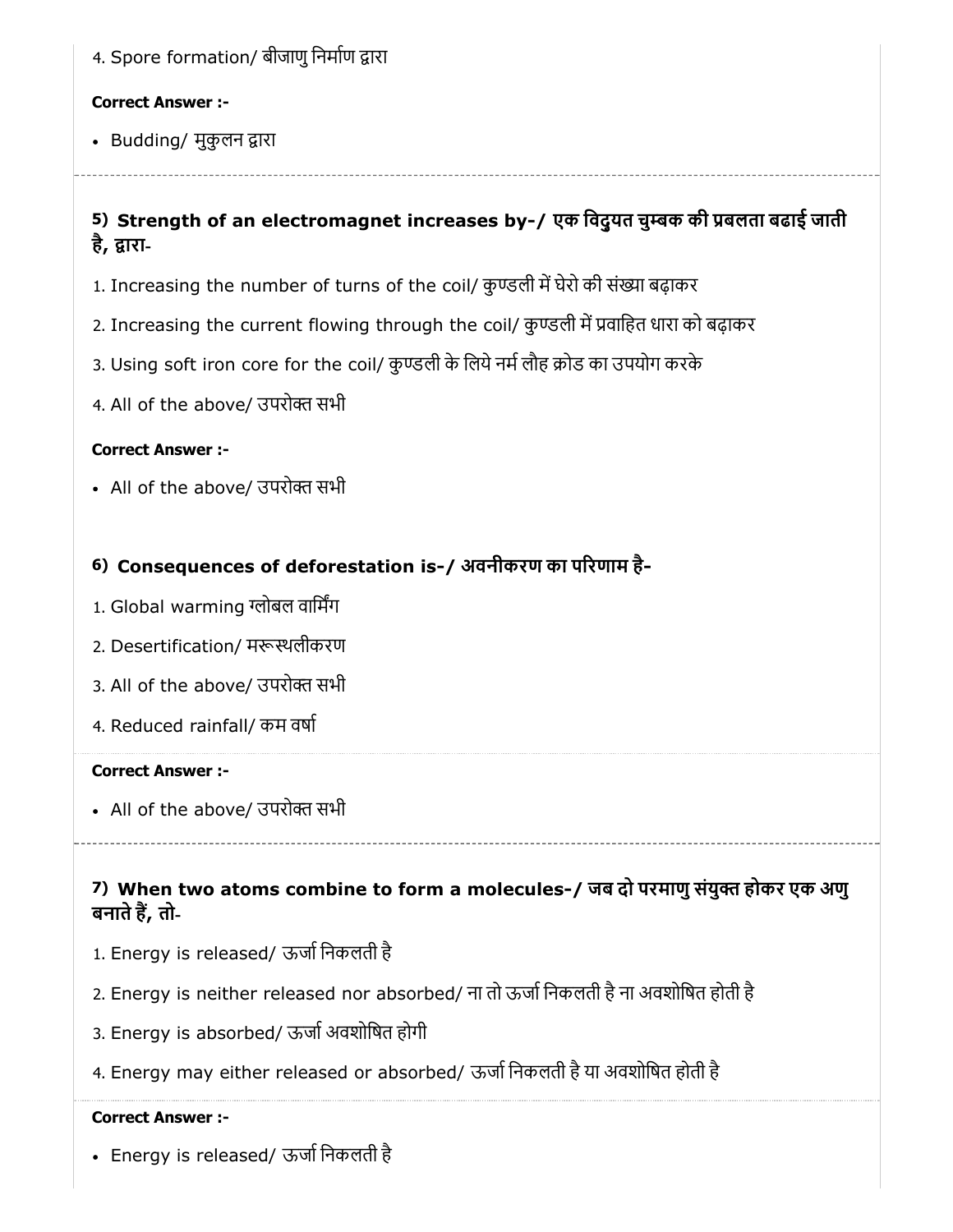8) Large scale of planting of trees is called-/ वृक्षों का उच्च स्तर पर रोपण कहलाता है-

- 1. Deforestation/ िववनीकरण
- 2. Afforestation/ वनीरकरण
- 3. Soil erosion/ मृदा क्षरण
- 4. Soil pollution/ मृदा दूषण

#### Correct Answer :-

Afforestation/ वनीरकरण

# 9) Which of the following is not a reversible change?/ निम्नलिखित में से कौन-सा परिवर्तन उमणीय नही है?

- 1. The changing of water into steam /जल का वाष्प में बदलना
- 2. The melting of iron / आयरन का िपघलना
- 3. The freezing of water / जल का जमना
- 4. The burning of kerosene/ केरोसीन (मिट्टी का तेल) का जलना

#### Correct Answer :-

- The burning of kerosene/ केरोसीन (मिट्टी का तेल) का जलना
- 

# 10) Which of the following is a decomposer?/ निम्न में से कौन अपघटनकारी है?

- 1. Fungi/ कवक
- 2. Tulsi/ तुलसी
- 3. Snake/ साँप
- 4. Lion/ शेर

#### Correct Answer :-

Fungi/ कवक

# 11) The plant that feeds and traps on insects is-/ पादप जो कीटों को पकड़कर खाते हैं-

- 1. Cuscuta/ कुटा
- 2. None of these/ इनमें से कोई नहीं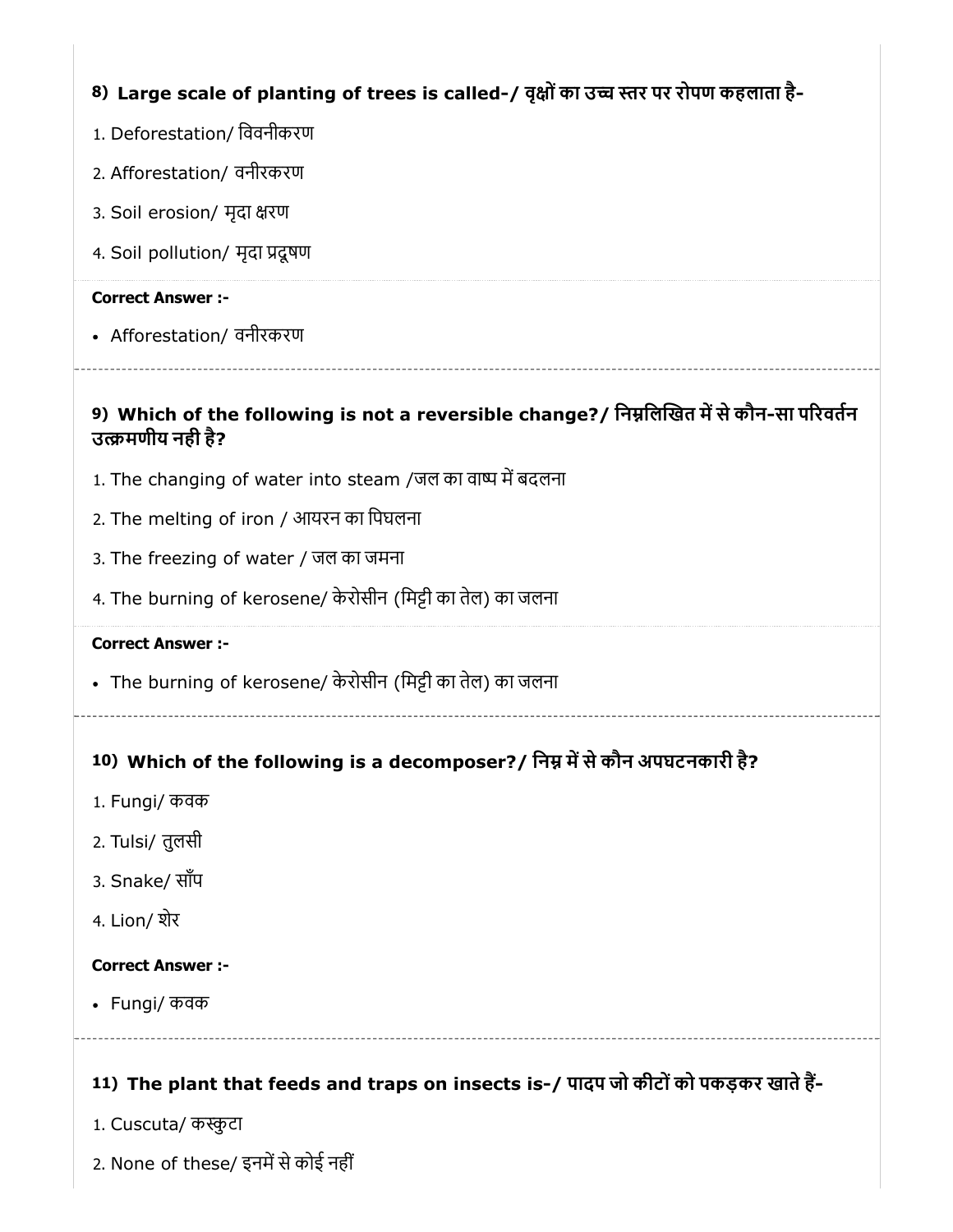- 12) Riboflavin deficiency causes-/ राइबोफ्लेविन की कमी के कारण होता है-13) Nif genes occur in-/ Nif जीन उपथत होतेहै- 3. Sunflower/ सूरजमुखी 4. Venus-fly trap/ वीनस-फ्लाईट्रेप Correct Answer :- • Venus-fly trap/ वीनस-फ्लाईट्रेप 1. Pellagra पेलाग्रा 2. Beri-beri/ बैरी-बैरी 3. Scurvy व 4. Cheilosis/ िकलोिसस Correct Answer :- Cheilosis/ िकलोिसस
	- 1. Rhizobium/ राइजोिबयम
	- 2. Aspergillus/ एरिजलस
	- 3. Streptococcus/ स्ट्रेप्टोकोकस
	- 4. Penicillium/ पेिनिसिलयम

• Rhizobium/ राइजोबियम

# 14) Air conditioners are placed high up the walls so that-/ एयर कण्डीशनसे को दीवारों पर ऊं ची जगहोंपर लगाया जाता है, तािक-

- 1. Cold air from them comes down and cools the room while hot air rises up/ ठण्डी हवा ऊपर से नीचे आती है जबकि गर्म हवा ऊपर उठती हैए इससे कमरा ठण्डा हो जाता है
- 2. They are out of the way/ यह मार्ग अवरोधित ना करें
- 3. They create less noise/ यह कम शोर उत्पन्न करें
- 4. All of the above/ उपरोक्त सभी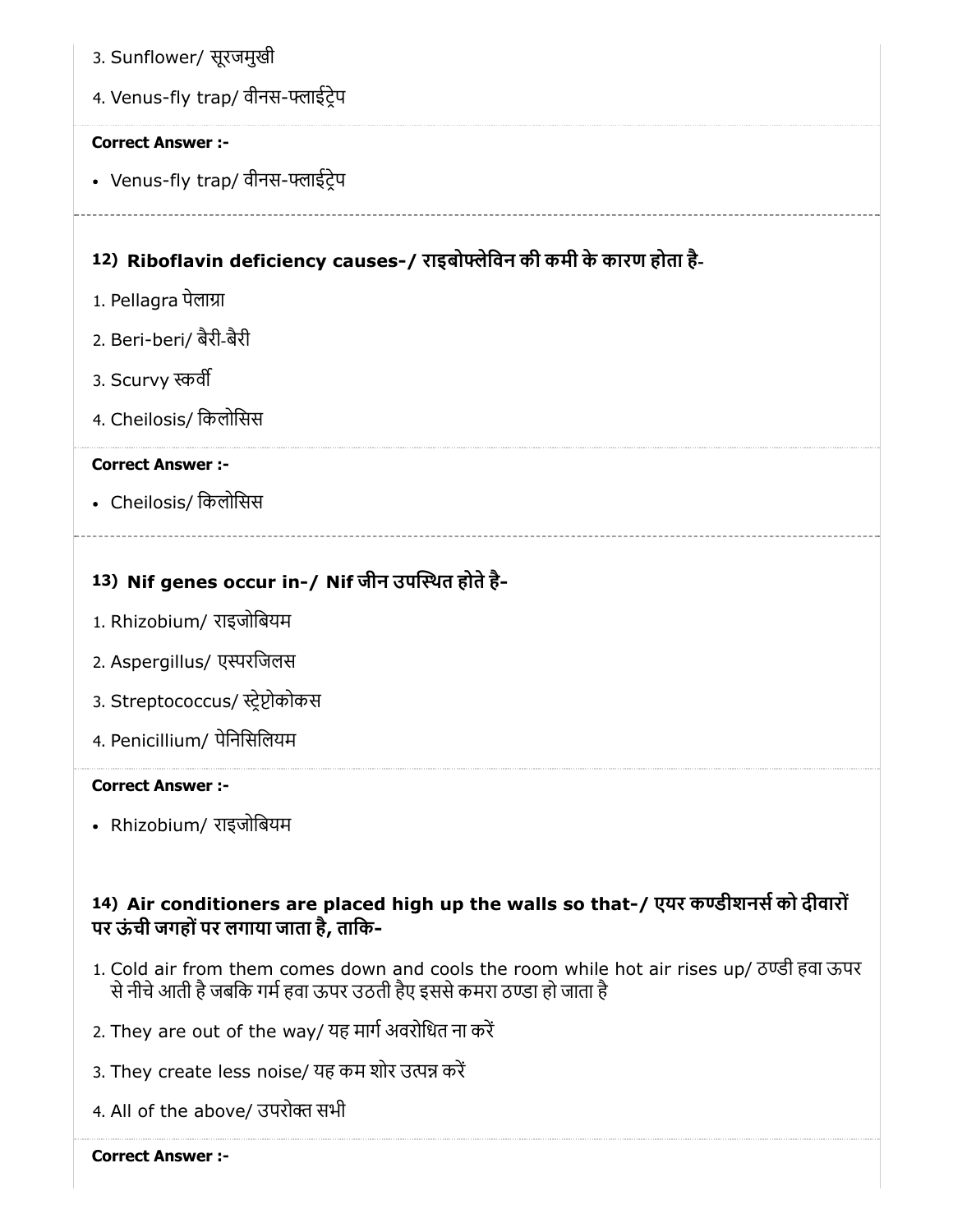• Cold air from them comes down and cools the room while hot air rises up/ ठण्डी हवा ऊपर से नीचे आती है जबकि गर्म हवा ऊपर उठती हैए इससे कमरा ठण्डा हो जाता है

# 15) The flying machine offering the least frictional force should be-/ उड़नेवाली मशीन जो सबसे कम घर्षण बल प्रदान करती है, होनी चाहिए-

- 1. Streamlined/ सुप्रवाही
- 2. Tree-like/ पेड़ स
- 3. Irregular/ अनियमित
- 4. Symmetrical with many arms/ कई भूजाओं के साथ सममित

#### Correct Answer :-

• Streamlined/ सुप्रवाही

# 16) The frequency of a sound wave is:/ िन तरंग की आवृि-

- 1. Directly proportional to time period/ आवतकाल के सीधेसमानुपाती है
- 2. Equal to the time period/ आवतकाल के बराबर है
- 3. Inversely proportional to time period/ आवर्तकाल के व्युत्क्रमानुपाती होते हैं
- 4. Has no relation with time period/ आवर्तकाल से कोई सम्बन्ध नहीं है

#### Correct Answer :-

• Inversely proportional to time period/ आवर्तकाल के व्युत्क्रमानुपाती होते हैं

### 17) A convex mirror always produces-/ एक उत्तल दर्पण सदैव उत्पन्न करता है-

- 1. An erect, virtual image of diminished size/ एक सीधा, लघु आकार का आभासी प्रतिबिम्ब
- 2. An erect, real image of diminished size/ एक सीधा, लघु आकार का वास्तविक प्रतिबिम्ब
- 3. An erect, real image of enlarged size/ एक सीधा, बड़े आकार का वास्तविक प्रतिबिम्ब
- 4. A virtual, erect image of enlarged size/ एक आभासी, बड़े आकार का सीधा प्रतिबिम्ब

#### Correct Answer :-

• An erect, virtual image of diminished size/ एक सीधा, लघु आकार का आभासी प्रतिबिम्ब

18) A contact force cannot act through-/ एक सम्पर्क बल नहीं लग सकता है-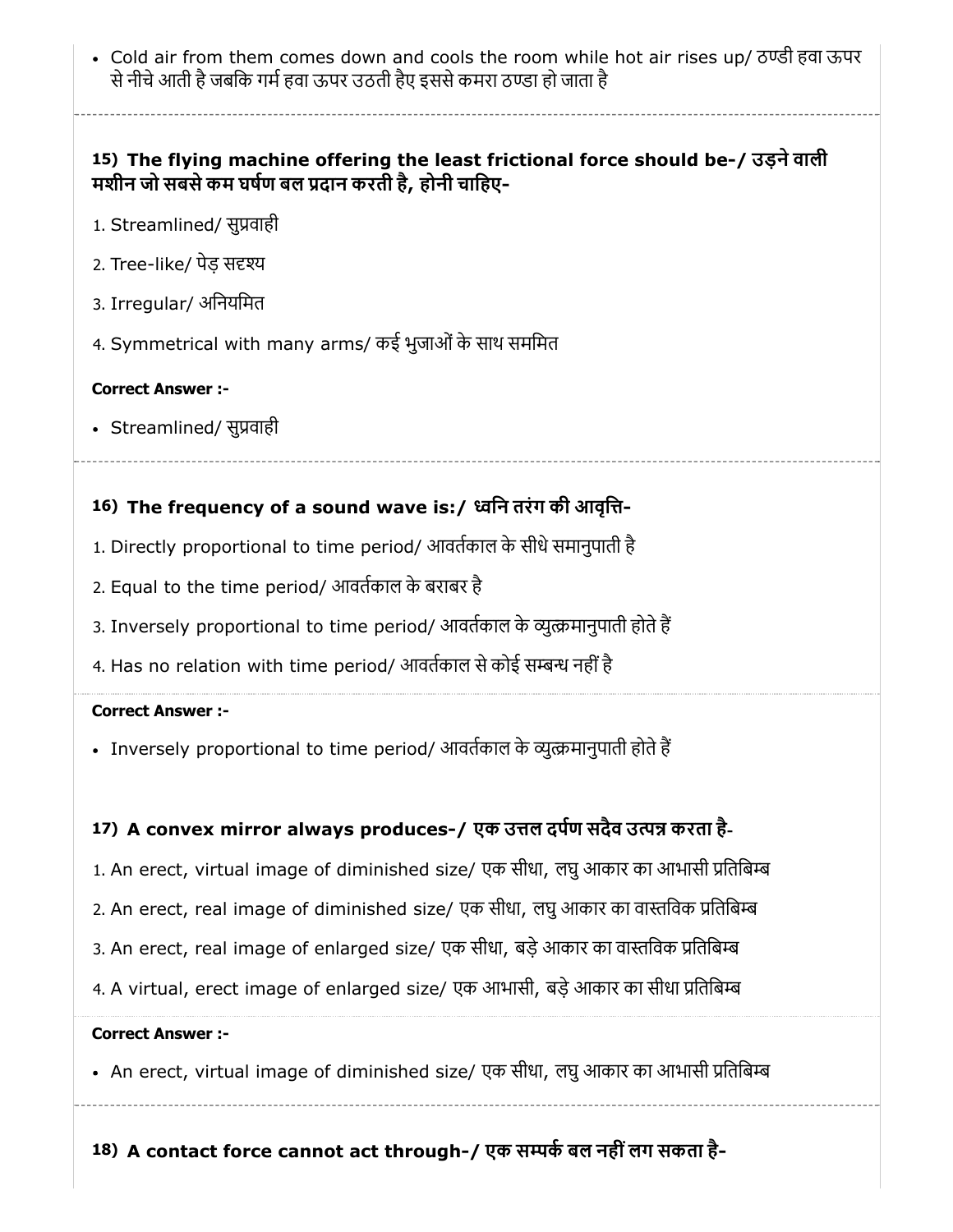| 1. Touching/ छूने पर |  |
|----------------------|--|
|----------------------|--|

- 2. Touching with a metal rod/ धातुकी छड़ सेछूनेपर
- 3. Touching with a wooden rod/ लकड़ी की छड़ सेछूनेपर
- 4. empty space/ खाली जगह पर

• empty space/ खाली जगह पर

# 19) The first menstrual flow is called-/ थम रज वाह को कहतेहै:

- 1. Menopause/ रजोिनवृती
- 2. Menarche/ रजोदशन
- 3. Gestation/ गभाविध
- 4. Puberty/ यौवनार

#### Correct Answer :-

• Menarche/ रजोदर्शन

#### 20) In the ions P<sup>3\_</sup>, S<sup>2\_</sup> and Cl— the increasing order of size is-/ आयनों P<sup>3\_</sup>, S<sup>2</sup> एवं Cl— में आकार का बढता क्रम है:

1. 
$$
S^{2-} < CI^{-} < P^{3-}
$$
  
\n2.  $S^{2-} < P^{3-} < CI^{-}$   
\n3.  $CI^{-} < S^{2-} < P^{3-}$   
\n4.  $P^{3-} < S^{2-} < CI^{-}$ 

#### Correct Answer :-

$$
Cl^- < S^{2^-} < P^{3^-}
$$

### Topic:- General Knowledge

# 1) Jagannath Singh was a renowned - / जगन्नाथ सिंह एक विख्यात \_\_\_\_\_\_\_ थे।

- 1. Singer / गायक
- 2. Sitarist / िसतार वादक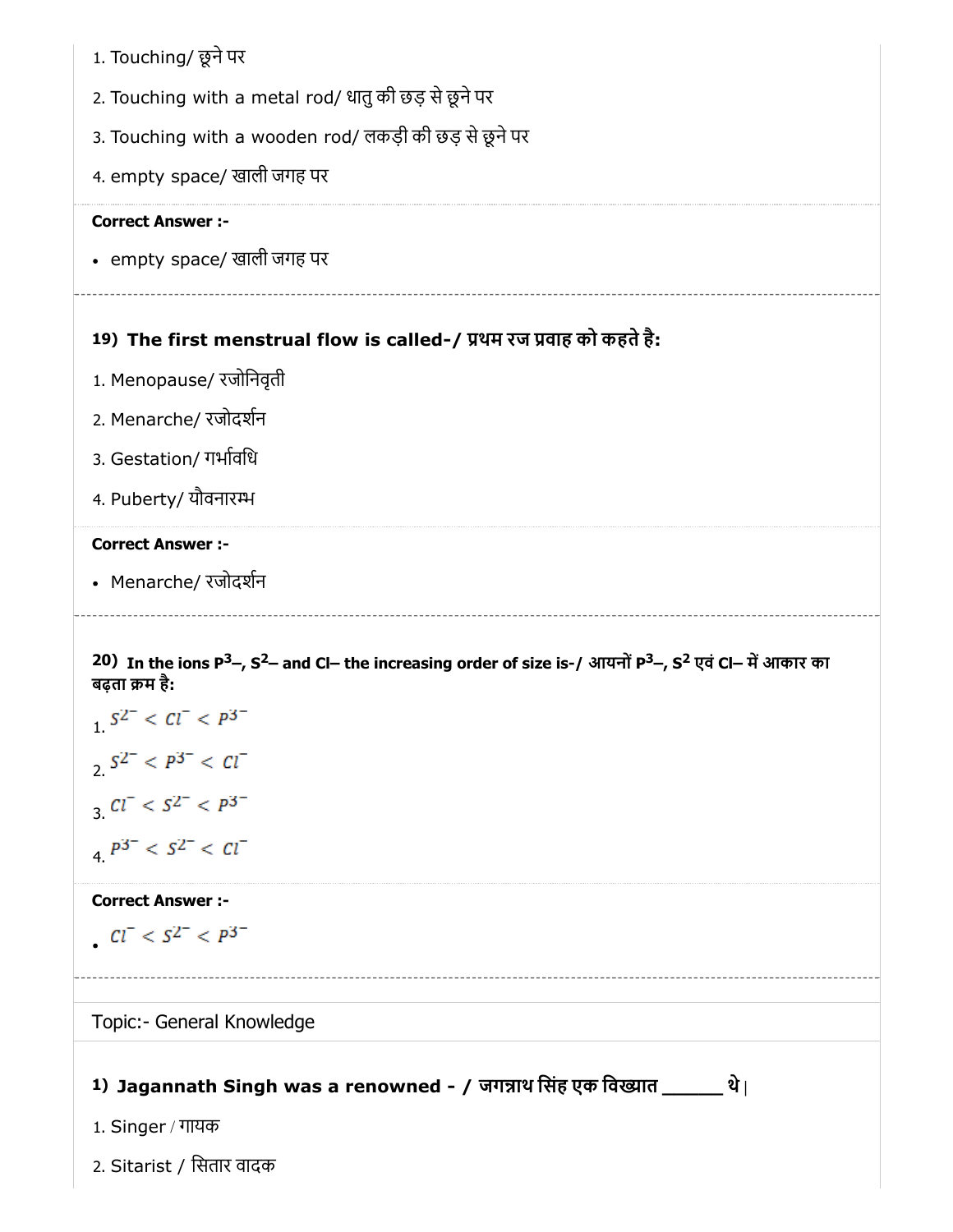| 3. Wrestler / रेसलर                                                                                                              |
|----------------------------------------------------------------------------------------------------------------------------------|
| 4. Politician / राजनीतिज्ञ                                                                                                       |
| <b>Correct Answer :-</b>                                                                                                         |
| • Politician / राजनीतिज्ञ                                                                                                        |
|                                                                                                                                  |
| 2) On which river is the Bansagar Dam situated?/ बाणसागर बांध किस नदी पर स्थित है?                                               |
| 1. Betwa/ बेतवा                                                                                                                  |
| 2. Narmada/ नर्मदा                                                                                                               |
| 3. Barana/ बरना                                                                                                                  |
| 4. Sone/ सोन                                                                                                                     |
| <b>Correct Answer :-</b>                                                                                                         |
| • Sone/ सोन                                                                                                                      |
|                                                                                                                                  |
| 3) How many districts are there in Madhya Pradesh? / मध्य प्रदेश में कितने जिलों हैं?                                            |
| 1.54                                                                                                                             |
| 2.51                                                                                                                             |
| 3.53                                                                                                                             |
| 4.52                                                                                                                             |
| <b>Correct Answer :-</b>                                                                                                         |
| $-51$                                                                                                                            |
|                                                                                                                                  |
| 4) With which of the following games was Roop Singh Bais associated?/<br>निम्नलिखित में से किस खेल के साथ रूप सिंह बैस जुड़े थे? |
| 1. Hockey/ हॉकी                                                                                                                  |
| 2. Shooting/ निशानेबाज़ी                                                                                                         |
| 3. Archery/ तीरंदाजी                                                                                                             |
| 4. Football/ फुटबॉल                                                                                                              |
| <b>Correct Answer :-</b>                                                                                                         |
| • Hockey/ हॉकी                                                                                                                   |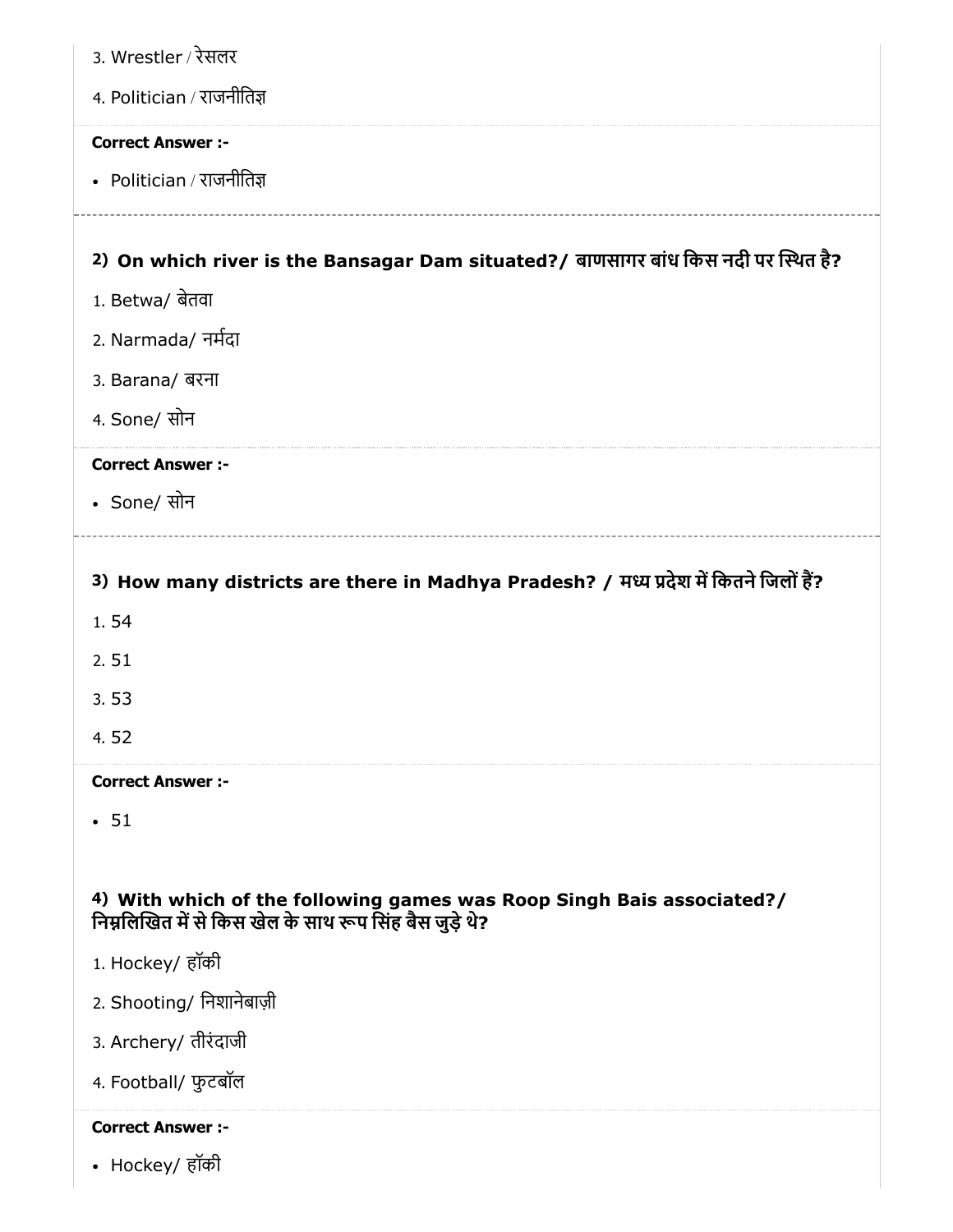5) Who is the author of 'Kaisa Chhand Bana Deti Hai'?/ 'कैसा छंद बना देती है' के लेखक कौन हैं?

- 1. Harishankar Parsai/ हरशंकर परसाई
- 2. Pandit Makhanlal Chaturvedi/ पंिडत माखनलाल चतुवदी
- 3. Suryakant Tripathi Nirala/ सूयकांत िपाठी िनराला
- 4. Gajanan Madhav Muktibodh/ गजानन माधव मुक्तिबोध

#### Correct Answer :-

• Pandit Makhanlal Chaturvedi/ पंडित माखनलाल चतुर्वेदी

6) Which of the following was the best commercial centre of Madhya Pradesh in the 1<sup>st</sup> Century BC?/1 सदी ई.पू. में निम्न में से कौन सा मध्यप्रदेश का सबसे अच्छा वाणिज्यिक केंद्र था?

- 1. Indore/इंदौर
- 2. Bhopal/भोपाल
- 3. Orchha/ओरछा
- 4. Ujjain/उज्जैन

#### Correct Answer :-

• Ujjain/उज्जैन

7) Which of the following Awards does the Madhya Pradesh Directorate of Sports and Youth Welfare not present?/ मध्यप्रदेश खेल और युवा कल्याण के निदेशालय ने निम्नलिखित पुरस्कारों में से कौन-सा पुरस्कार प्रस्तुत नहीं किया है?

- 1. Vishwamitra Award/ विश्वामित्र पुरस्कार
- 2. Vikram Award/ विक्रम पुरस्कार
- 3. Vashishtha Award/ वशिष्ठ पुरस्कार
- 4. Eklavya Award/ एकलव्य पुरस्कार

#### Correct Answer :-

• Vashishtha Award/ वशिष्ठ पुरस्कार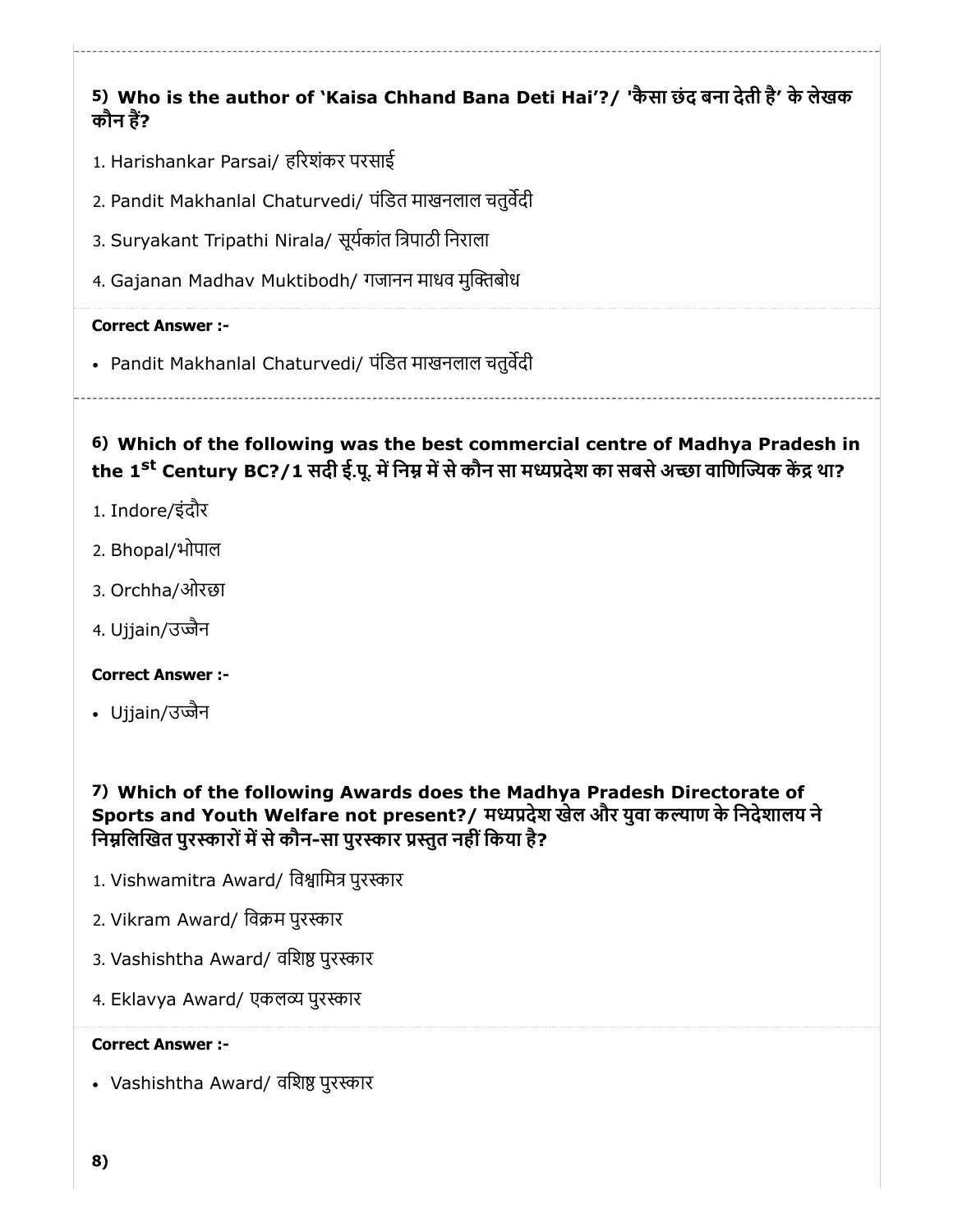| Which of the following kinds of rice is under consideration to get a GI tag from<br>Madhya Pradesh? / मध्य प्रदेश से जीआई टैग पाने के लिए निम्नलिखित में से कौन सा चावल विचाराधीन<br>है?   |
|--------------------------------------------------------------------------------------------------------------------------------------------------------------------------------------------|
| 1. Champa / चंपा                                                                                                                                                                           |
| 2. Kamini / कामिनी                                                                                                                                                                         |
| 3. Basmati / बासमती                                                                                                                                                                        |
| 4. Sona Masoori / सोना मसूरी                                                                                                                                                               |
| <b>Correct Answer :-</b>                                                                                                                                                                   |
| • Basmati / बासमती                                                                                                                                                                         |
| 9) What will be the starting month for Madhya Pradesh's new financial year?/<br>अब से मध्यप्रदेश के नए वित्तीय वर्ष का शुरुआती महीना क्या होगा?                                            |
| 1. January/ जनवरी                                                                                                                                                                          |
| 2. December/ दिसंबर                                                                                                                                                                        |
| 3. February/ फरवरी                                                                                                                                                                         |
| 4. March/ मार्च                                                                                                                                                                            |
| <b>Correct Answer :-</b>                                                                                                                                                                   |
| • January/ जनवरी                                                                                                                                                                           |
| 10) Who among the following poets/poetesses is well known for his work<br>`Brahmarakshas'?/ निम्नलिखित कवियों / कवियित्रियों में से कौन 'ब्रह्मराक्षस' में अपने काम के लिए<br>प्रसिद्ध है? |
| 1. Harishankar Parsai/ हरिशंकर परसाई                                                                                                                                                       |
| 2. Subhadra Kumari Chauhan/ सुभद्रा कुमारी चौहान                                                                                                                                           |
| 3. Nida Fazli/ निदा फाजली                                                                                                                                                                  |
| 4. Gajanan Madhav Muktibodh/ गजानन माधव मुक्तिबोध                                                                                                                                          |
| <b>Correct Answer:-</b>                                                                                                                                                                    |
| • Gajanan Madhav Muktibodh/ गजानन माधव मुक्तिबोध                                                                                                                                           |
| 11) What was the capital of the Muslim Sultanate of Malwa?/मालवा की मुस्लिम<br>सल्तनत की राजधानी क्या थी?                                                                                  |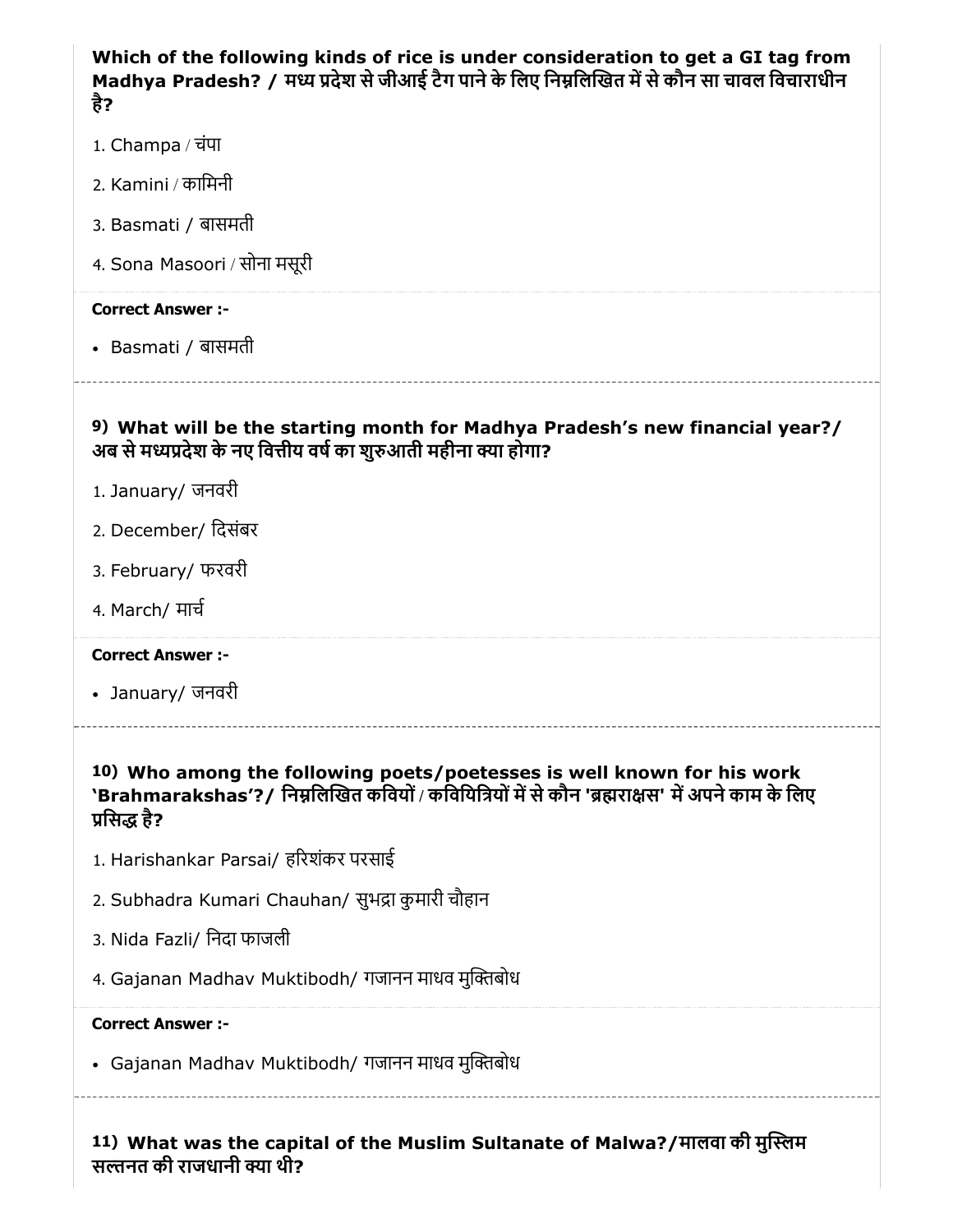- 1. Hoshangabad/होशंगाबाद
- 2. Bhopal/भोपाल
- 3. Gwalior/ग्वालियर
- 4. Mandu/मांडू

• Mandu/मांडू

# 12) What is the Literacy Rate of Madhya Pradesh as per Census 2011? / जनगणना 2011 के अनुसार मध्य प्रदेश की साक्षरता दर क्या है?

- 1. 76.25%
- 2. 74.04%
- 3. 75.07%
- 4. 70.6%

### Correct Answer :-

 $-70.6%$ 

# 13) Where will Asia's largest solar power-plant be built in Madhya Pradesh?/ मध्यप्रदेश में एशिया का सबसे बड़ा सौर ऊर्जा संयंत्र कहाँ बनाया जाएगा?

- 1. Hoshangabad/ होशंगाबाद
- 2. Indore/ इंदौर
- 3. Satna/ सतना
- 4. Rewa/ रीवा

# Correct Answer :-

Rewa/ रीवा

# 14) Which dynasty did Raja Bhoj belong to?/राजा भोज कौन-सेवंश सेसंिधत थे?

- 1. None of these/इनमे से कोई नहीं
- 2. Chandela/चंदेल
- 3. Parmara/परमार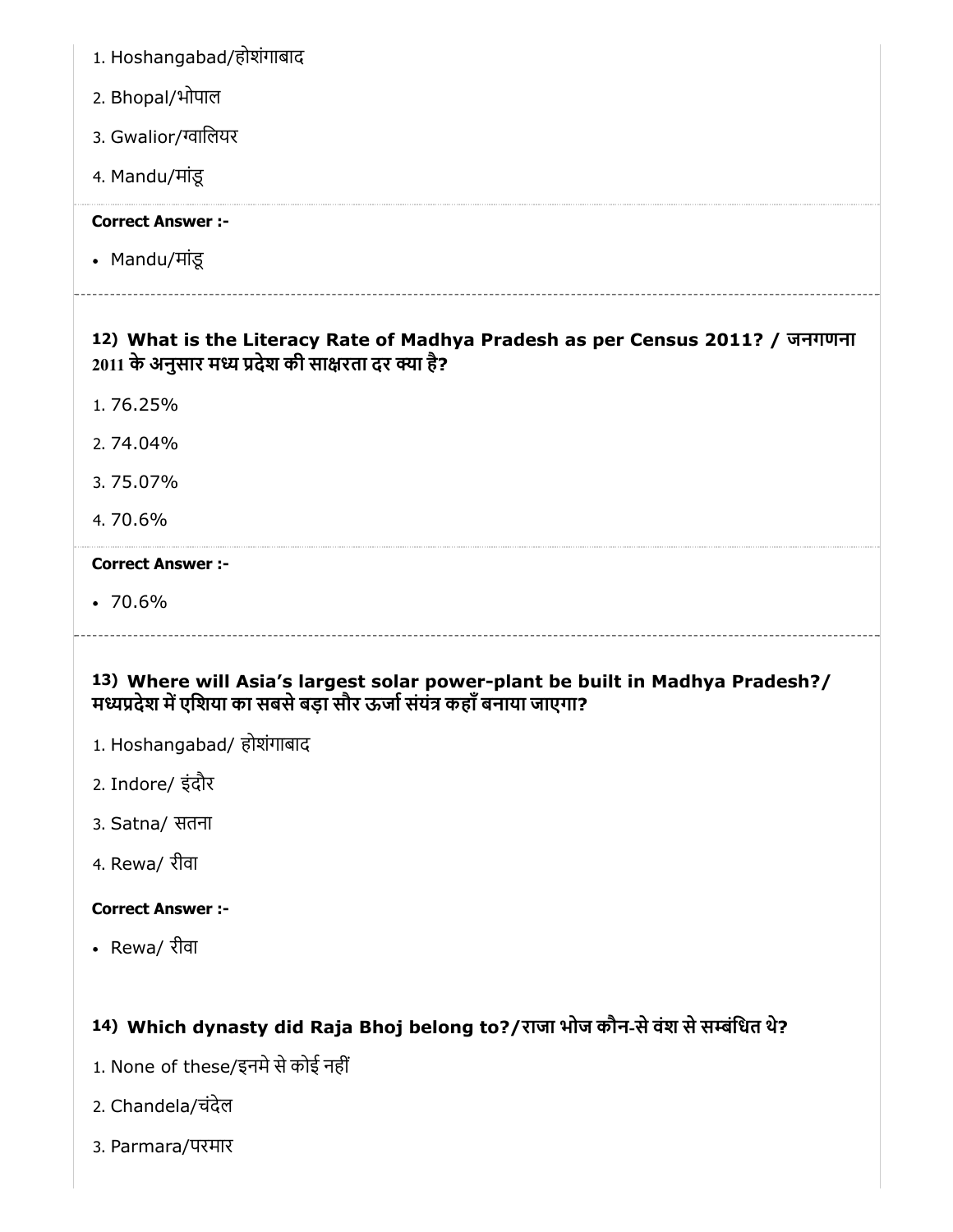4. Shungas/शुंग

#### Correct Answer :-

Parmara/परमार

### 15) Which place in Madhya Pradesh is known for `Festival of Dances'?/ मध्य प्रदेश में कौन- सी जगह को 'नृत्य के महोत्सव' के लिए जाना जाता है?

- 1. Chanderi/ चंदेरी
- 2. Khajuraho/ खजुराहो
- 3. Bhopal/ भोपाल
- 4. Orchha/ ओरछा

#### Correct Answer :-

Khajuraho/ खजुराहो

# 16) The city Mhow is located near the source of which river?/ महू शहर किस नदी के स्रोत के निकट स्थित है?

- 1. Chambal/ चंबल
- 2. Narmada/ नमदा
- 3. Kshipra/ क्षिप्रा
- 4. Sone/ सोन

#### Correct Answer :-

Chambal/ चंबल

17) The West-Central Railway (WCR) zone became the first Railway Zone in Indian Railways to eliminate all unmanned level crossings in the year -/ वष में सभी मानव रहित स्तर के क्रॉसिंग को खत्म करने के लिए पश्चिम-मध्य रेलवे (डब्ल्यूसीआर) क्षेत्र भारतीय रेलवे में पहला रेलवे क्षेत्र बन गया।

- 1. 2013
- 2. 2015
- 3. 2012
- 4. 2014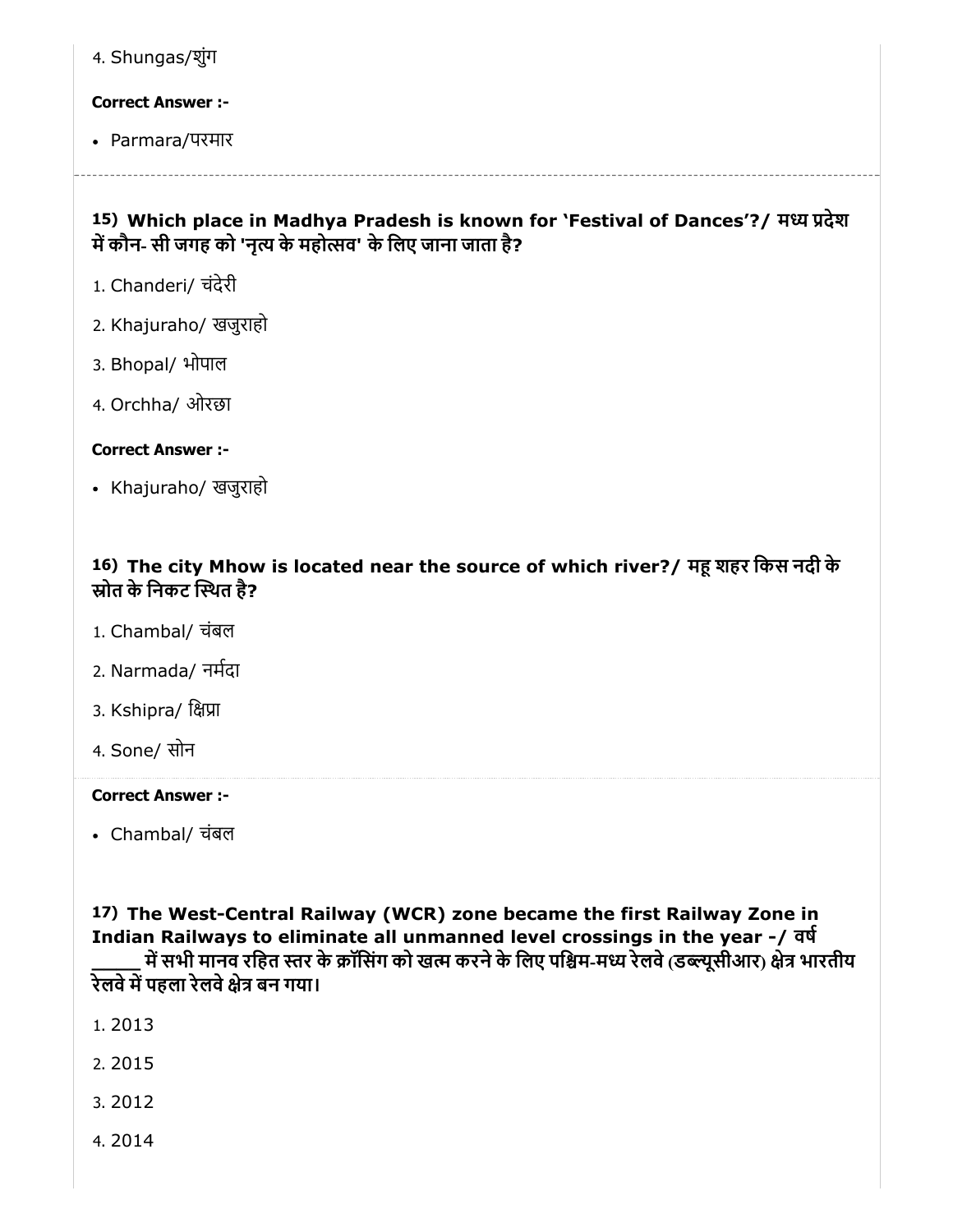| <b>Correct Answer :-</b>                                                                                                                                                   |
|----------------------------------------------------------------------------------------------------------------------------------------------------------------------------|
| $-2015$                                                                                                                                                                    |
|                                                                                                                                                                            |
| 18) The tale of Rani Roopmati and Baz Bahadur is associated with – / रानी रूपमती<br>और बाज़ बहादुर की कहानी निम्न में से किससे सम्बंधित है?                                |
| 1. Chanderi / चंदेरी                                                                                                                                                       |
| 2. Khajuraho / खजुराहो                                                                                                                                                     |
| 3. Orchha / ओरछा                                                                                                                                                           |
| 4. Mandu / मांडू                                                                                                                                                           |
| <b>Correct Answer :-</b>                                                                                                                                                   |
| • Mandu / मांडू                                                                                                                                                            |
|                                                                                                                                                                            |
| 19) For how many days is the Gangaur Festival celebrated?/ गणगौर त्योहार कितने<br>दिनों के लिए मनाया जाता है?                                                              |
| 1, 9                                                                                                                                                                       |
| 2.10                                                                                                                                                                       |
| 3.7                                                                                                                                                                        |
| 4.8                                                                                                                                                                        |
| <b>Correct Answer :-</b>                                                                                                                                                   |
| .9                                                                                                                                                                         |
|                                                                                                                                                                            |
| 20) Following Reorganisation of States in 1956, how many districts were there<br>in Madhya Pradesh? / 1956 में राज्यों के पुनर्गठन के बाद, मध्य प्रदेश में कितने जिलों थे? |
| 1.41                                                                                                                                                                       |
| 2.42                                                                                                                                                                       |
| 3.43                                                                                                                                                                       |
| 4.40                                                                                                                                                                       |
| <b>Correct Answer :-</b>                                                                                                                                                   |
| $-43$                                                                                                                                                                      |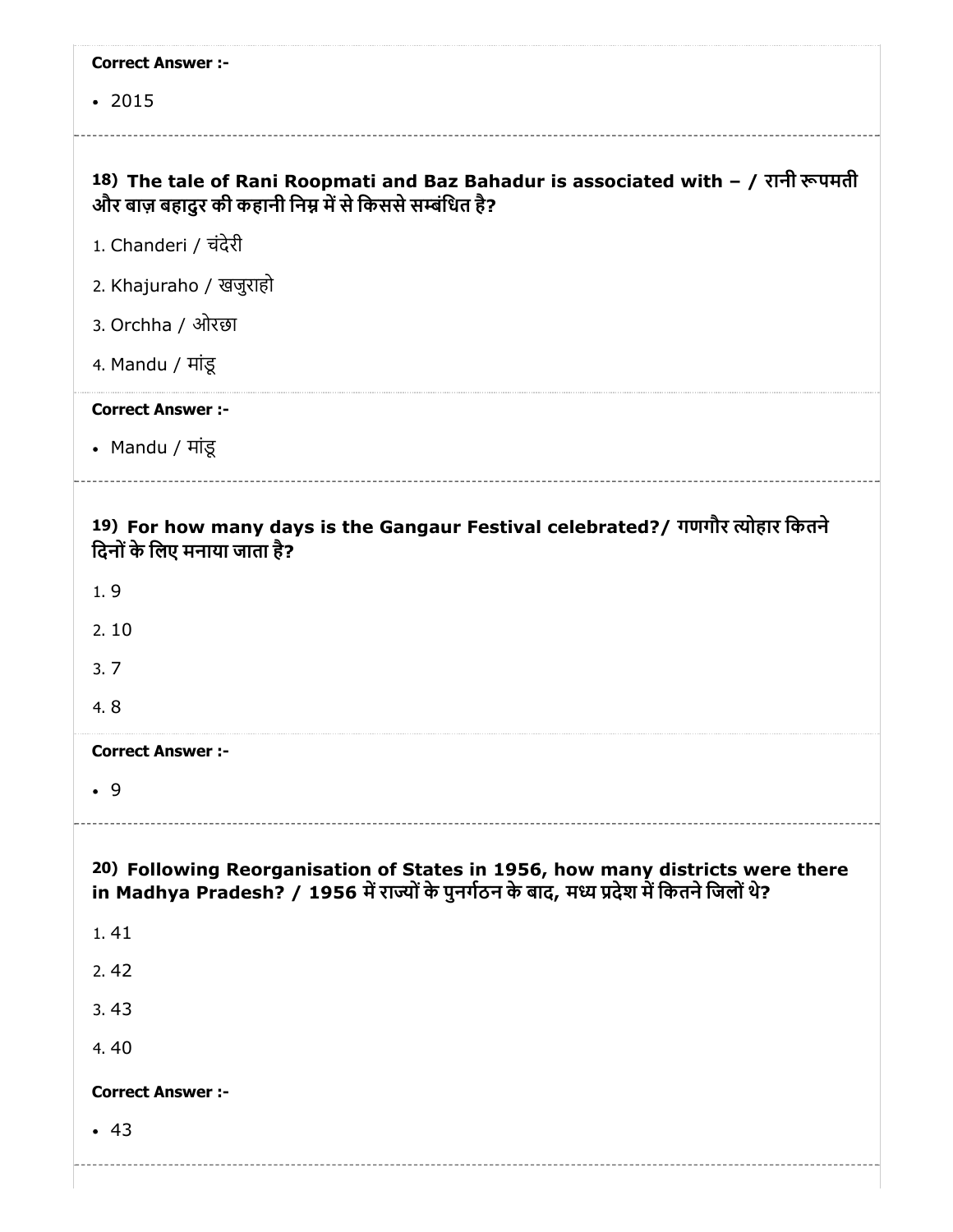Topic:- General Hindi

# 1) 'क्षात्र' शब्द है :

- 1. संकर
- 2. तत्सम
- 3. तद्भव
- 4. देशज

### Correct Answer :-

• तत्सम

# 2) 'पुरस्कार' में संधि है :

- $1.$  गुण स्वर संधि
- 2. यण स्वर संधि
- 3. व्यंजन संधि
- 4. विसर्ग संधि

# Correct Answer :-

- िवसगसंिध
- 3) 'देवास' जिले में बोली जाने वाली प्रमुख बोली है :
- 1. िनमाड़ी
- 2. बुंदेली
- 3. बघेली
- 4. मालवी

### Correct Answer :-

मालवी

4) 'केरा तबहिं न चेतिया जब ढिंग लागी बेरि, अब के चेते का भयो कॉटनि लेन्हिो घेरि'− पंक्ति में है :

1. उपमा अलंकार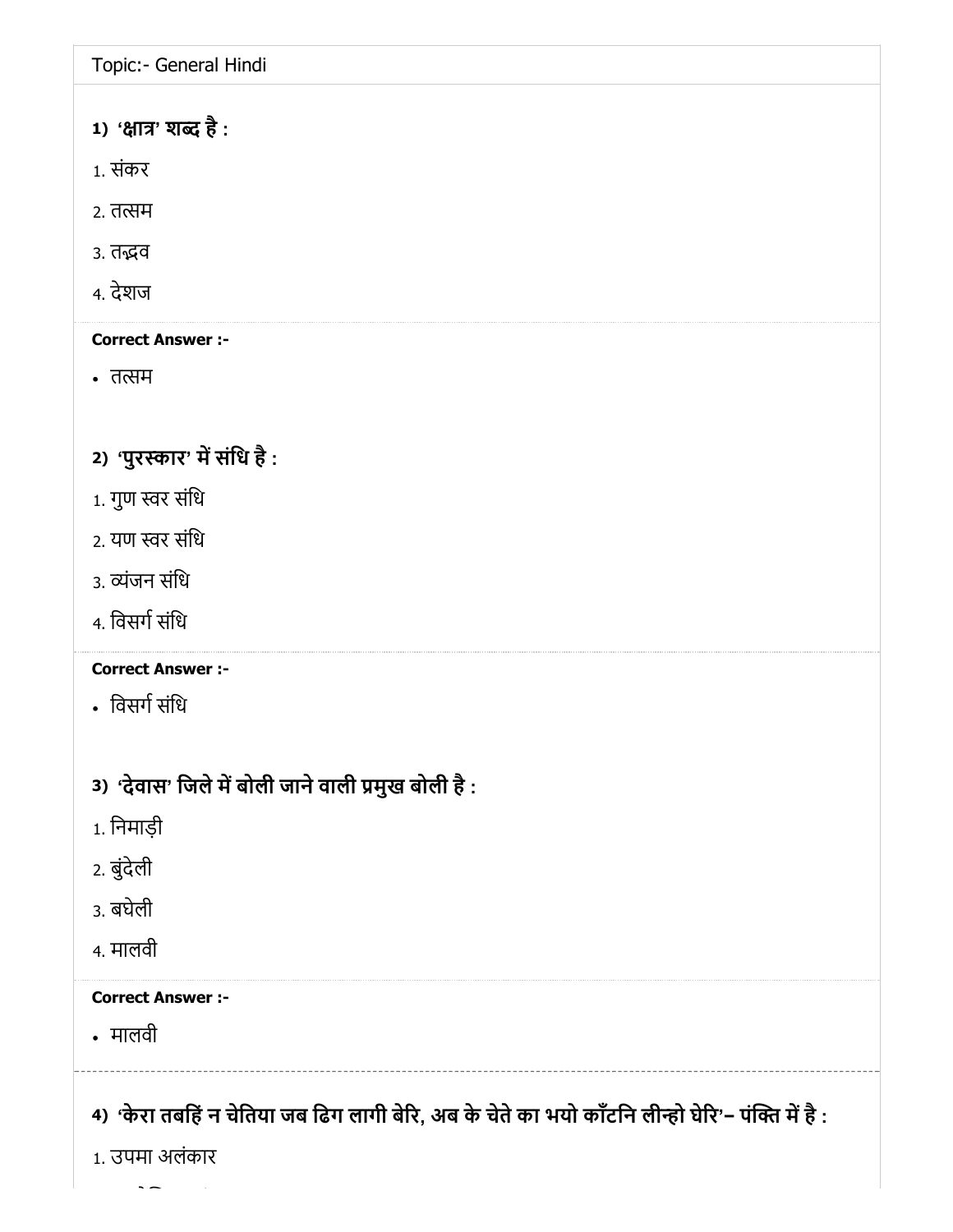- 2. अन्योक्ति अलंकार
- 3. विषेशोक्ति अलंकार
- 4. अतिशयोक्ति अलंकार

• अन्योक्ति अलंकार

# 5) 'आँखें मूँदे ही वह वहाँ पड़ी रही'− वाक्य है :

- 1. थानबोधक संरचना
- 2. िवनतासूचक संरचना
- 3. िदशाबोधक संरचना
- 4. िविधसूचक संरचना

# Correct Answer :-

थानबोधक संरचना

# 6) 'जयशंकर 'प्रसाद' का कामायनी महाकाव्य 1936 में प्रकाशित हुआ'− वाक्य है :

- 1. आज्ञासूचक वाक्य
- 2. इच्छासूचक वाक्य
- 3. िवधानवाचक वा
- 4. संकेताथक वा

### Correct Answer :-

• विधानवाचक वाक्य

# 7) 'बनियाई' शब्द में प्रत्यय है :

- 1. िनयाई
- 2. आई
- 3. इयाई
- 4. याई

Correct Answer :-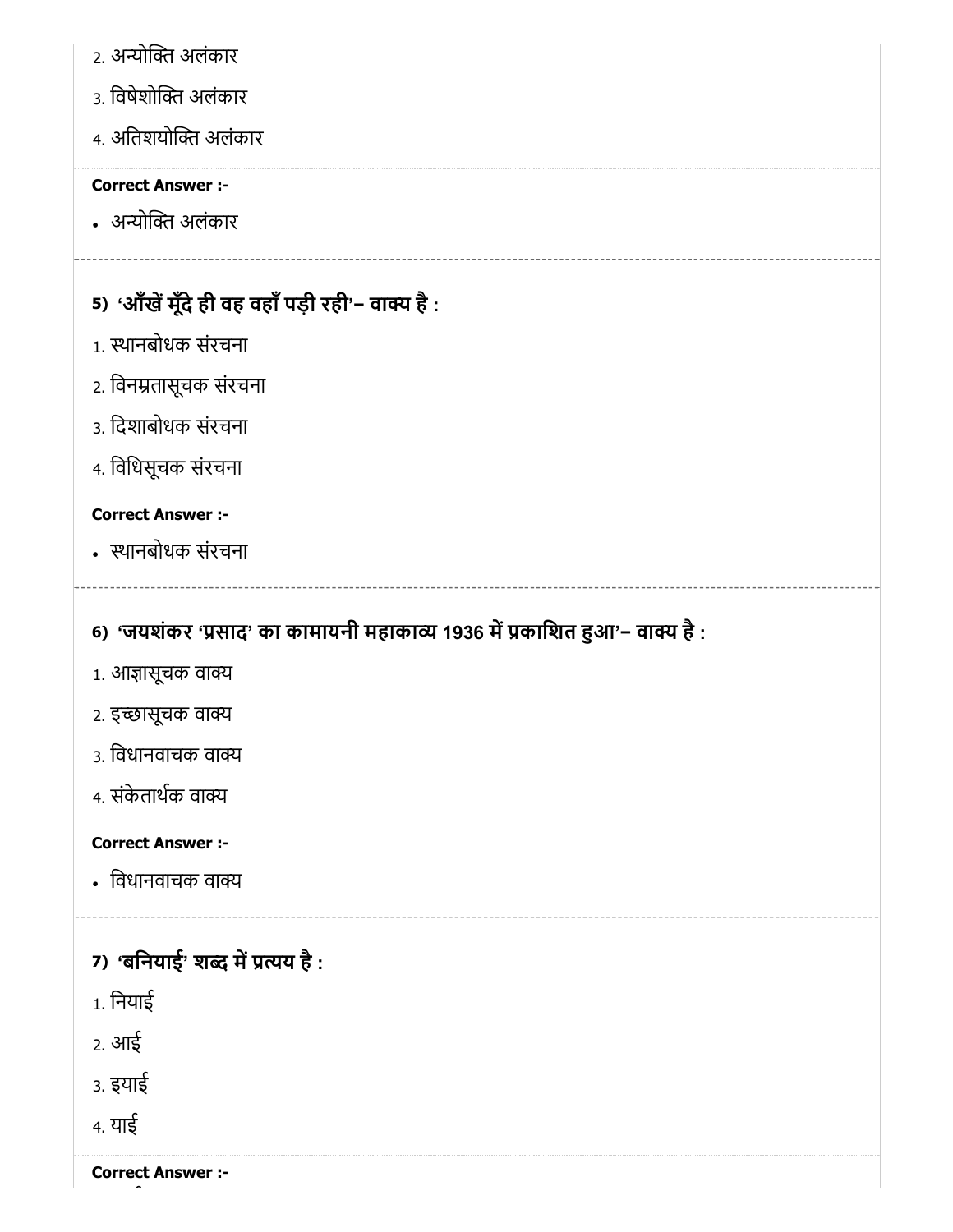आई

# 8) 'Interference' का हिंदी पारिभाषिक शब्द है :

- 1. हस्तक्षेप
- 2. िवरोधक
- 3. बाधक
- 4. अंत

# Correct Answer :-

• हस्तक्षेप

# 9) 'गंवार' का विलोम शब्द है :

- 1. अ
- 2. मेघावी
- 3. उत्कृष्ट
- 4. नागर

Correct Answer :-

- नागर
- 10) 'अन्न लगना' मुहावरे का आशय है :
- 1. स्वस्थ रहना
- 2. खेत में बोये अन्न का गल जाना
- 3. फ़सल बबाद होना
- 4. अस्वस्थ होना

#### Correct Answer :-

थ रहना

11) *'*सुंदरलाल' पद में समास है :

1. बहुब्रीहि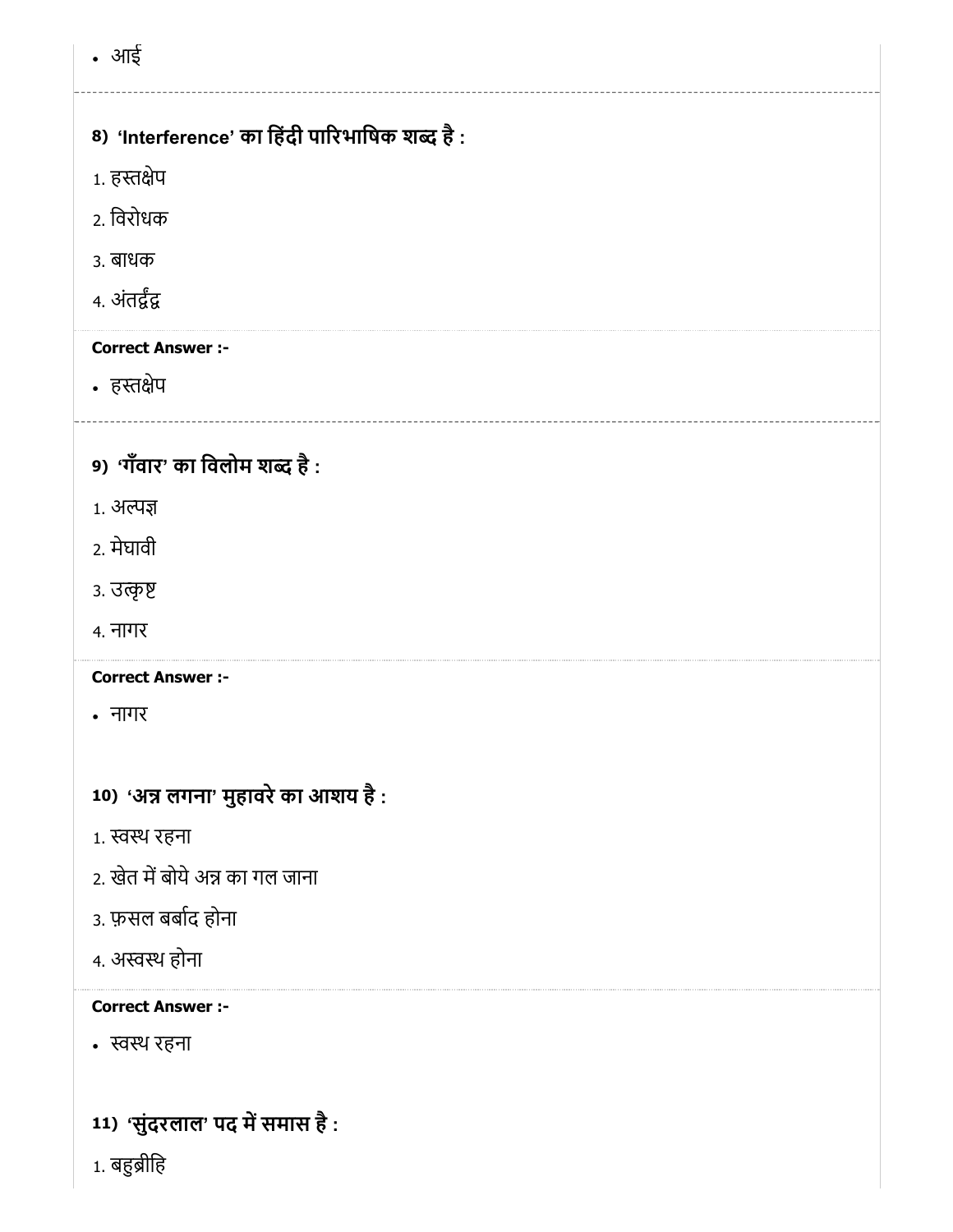2. िगु

3. कमधारय

4. *इं*द्र

Correct Answer :-

कमधारय

# 12) 'पत्नी' शब्द का पर्यायवाची है :

1. भाया

2. कल

3. दारा

4. उक्त सभी

# Correct Answer :-

• उक्त सभी

# 13) 'आब' शब्द का अर्थ नहीं है :

- 1. पानी
- 2. कांित
- ३. प्रतिष्ठा
- 4. शंख

Correct Answer :-

शंख

# 14) देवकीनंदन खत्री की कृति हैं

- 1. चंकांता
- 2. परीक्षा गुरु
- 3. रानी केतकी की कहानी
- 4. देवकांता

Correct Answer :-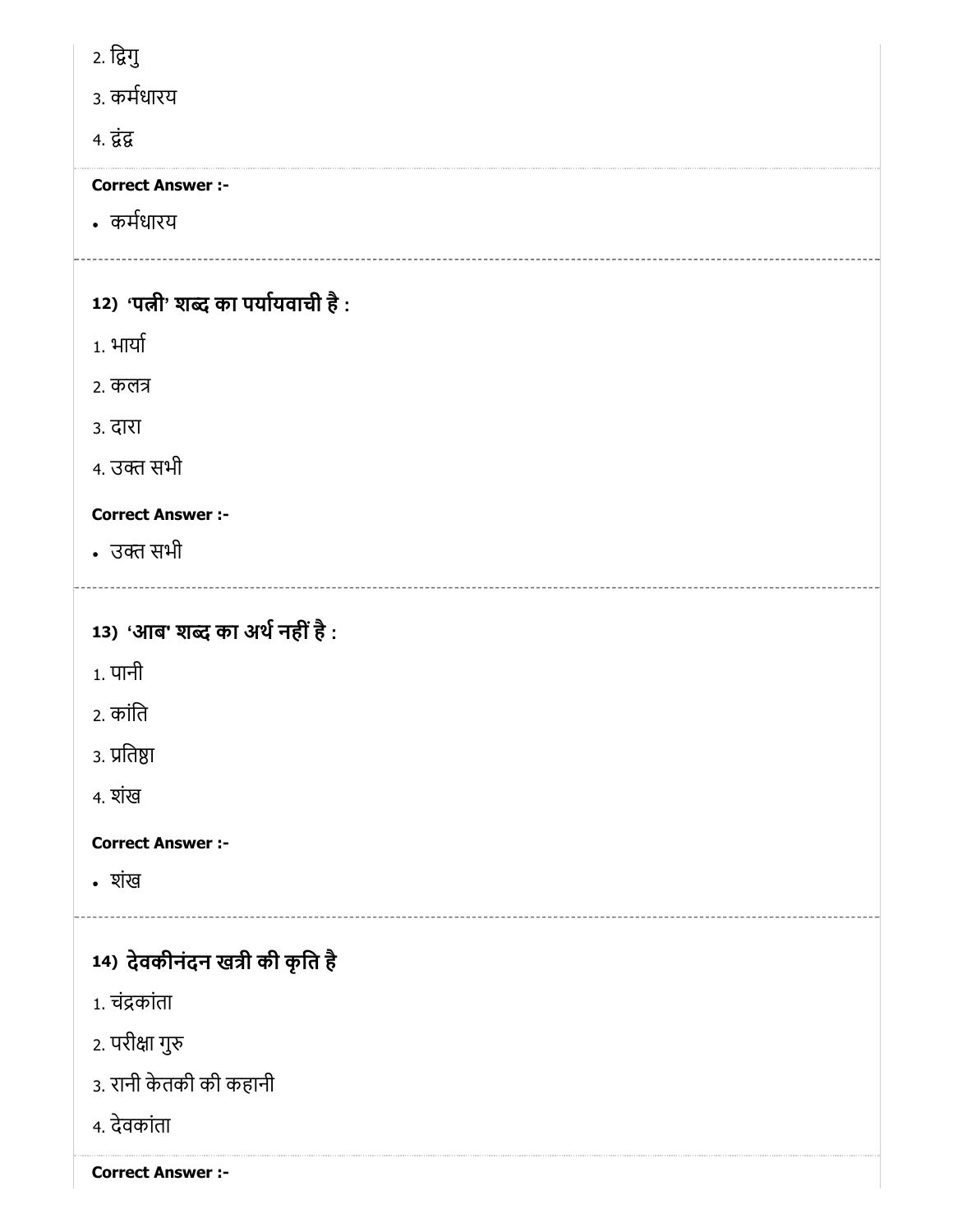चंकांता

# 15) मध्यप्रदेश से प्रकाशित साहित्यिक पत्रिका है :

- 1. परवेश
- 2. परकथा
- 3. वीणा
- 4. रंगवाता

# Correct Answer :-

वीणा

# 16) जयपुरी बोली आती है :

- 1. पूर्वी हिंदी के अंतर्गत
- 2. िबहारी िहंदी के अंतगत
- 3. राजथानी िहंदी के अंतगत
- 4. पिमी िहंदी के अंतगत

# Correct Answer :-

राजथानी िहंदी के अंतगत

# 17) निम्नलिखित में विलोम शब्द-युग्म नहीं है :

- 1. तल-अतल
- 2. भोला-चतुर
- 3. घर-गृहथी
- 4. देश-परदेश

### Correct Answer :-

घर-गृहथी

# 18) निम्नलिखित में शुद्ध वाक्य है :

1. भाषा अभिव्यक्ति का माध्यम है।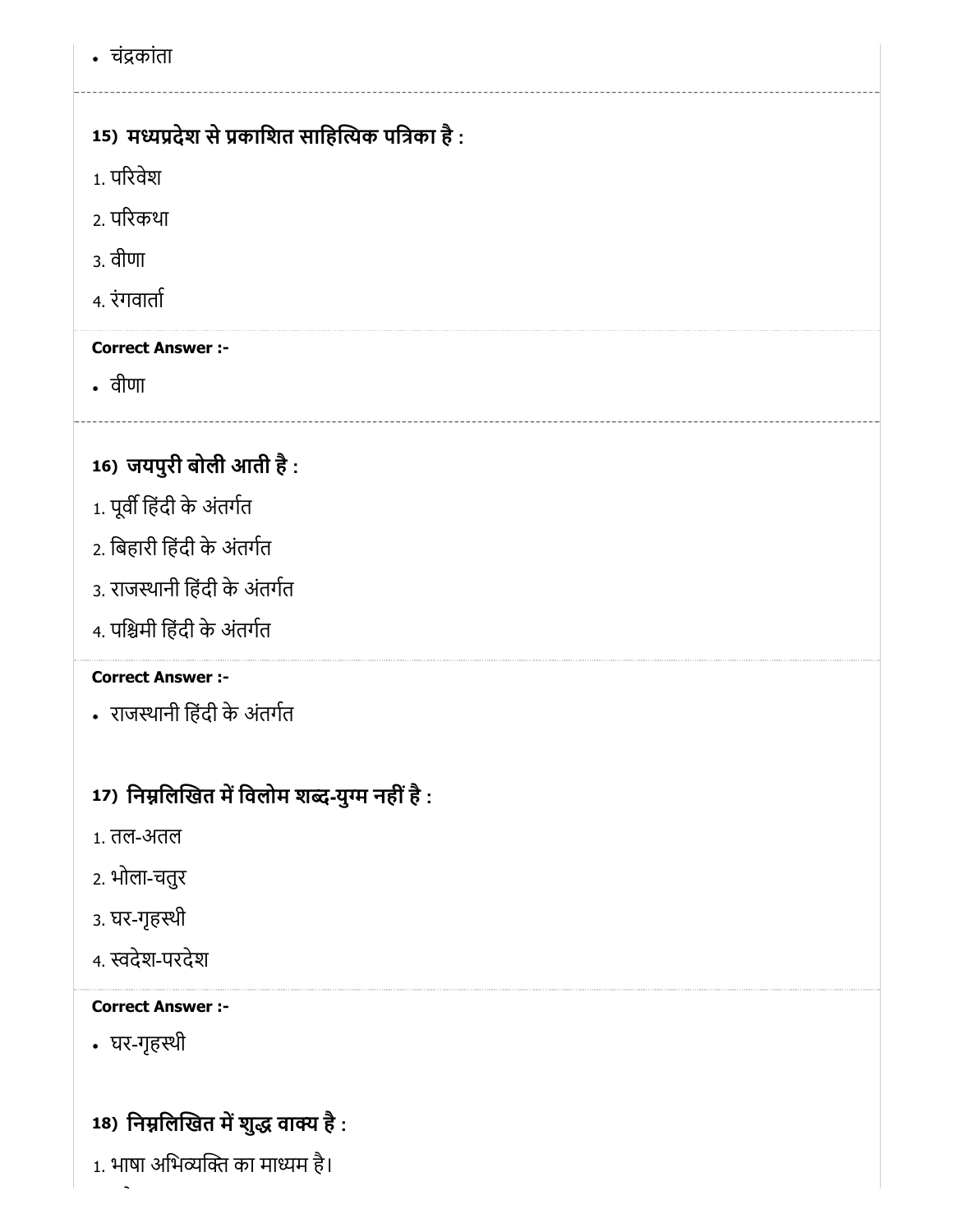|  |  |  |  | 2. अरे! तुम कब आया? |
|--|--|--|--|---------------------|
|--|--|--|--|---------------------|

- 3. पानी नहीं बरसेगा तो फसल नष्ट हो जाएगा।
- 4. शायद वह संभवतः उत्तीर्ण हो जाये।

• भाषा अभिव्यक्ति का माध्यम है।

# 19) निम्नलिखित में शुद्ध शब्द है :

- 1. ईर
- 2. ब्रम्ह
- 3. आजीवका
- 4. इ

### Correct Answer :-

इ

# 20) निम्नलिखित में समोच्चरित भिन्नार्थक शब्द-युग्म नहीं है :

- 1. शस्त्र-शास्त
- 2. सदेह-संदेह
- 3. बाल-बाल
- 4. वस्तु-वास्तु

### Correct Answer :-

बाल-बाल

Topic:- General Maths

# 1) DIRECTIONS: Find the wrong term in the given number series:/िनदश: दी ई संख्या श्रेणी में गलत पद ज्ञात करें।

# 25, 23, 27, 19, 34, 3, 67

- 1. 19
- 2. 3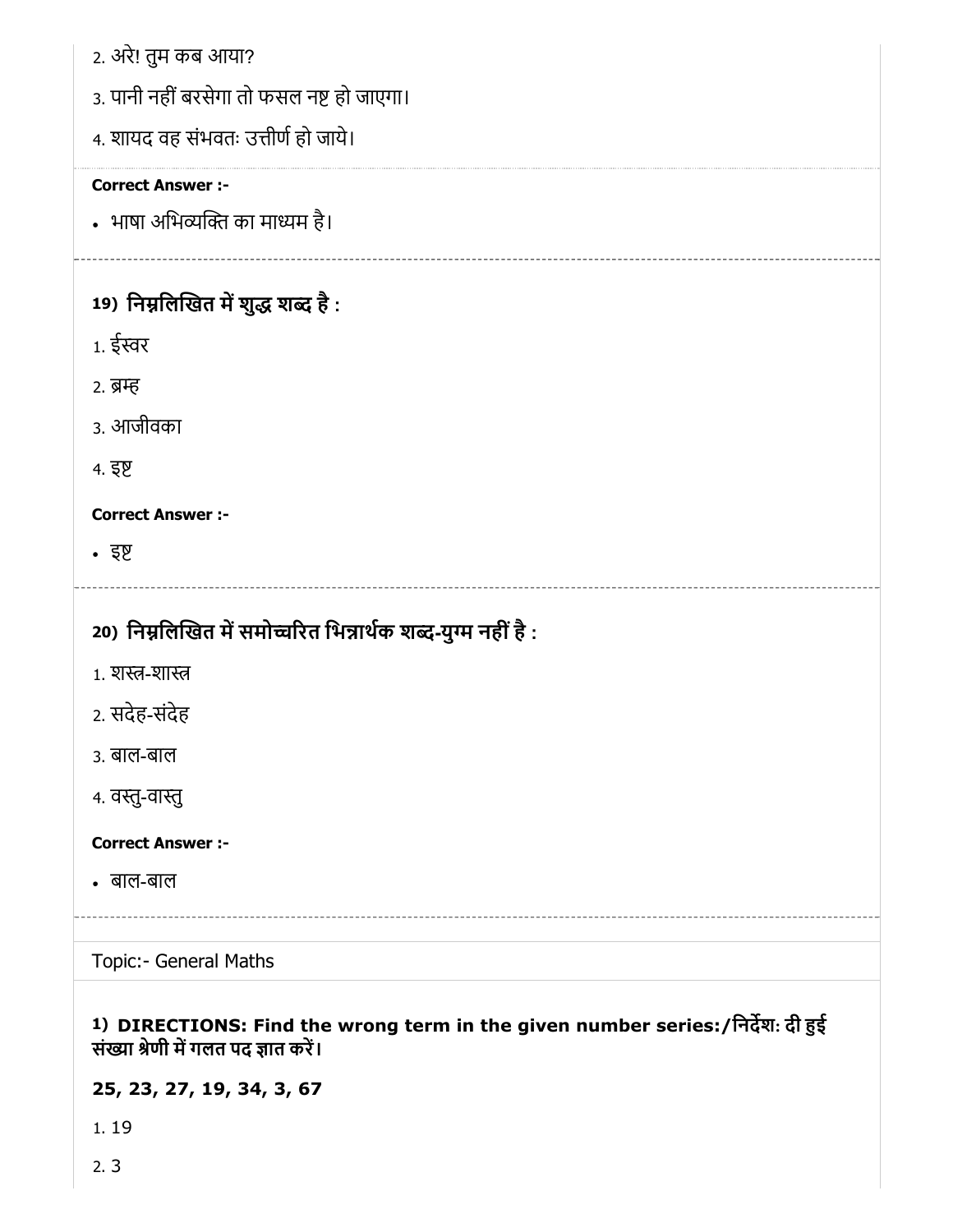4. 23

Correct Answer :-

• 34

| 2) A rectangular plot is 420 m <sup>2</sup> in area. If its length is 60 meters, find its<br>perimeter (in meter):/ एक आयताकार भूखंड का क्षेत्रफल 420 वर्ग मीटर है। यदि इसकी लंबाई 60<br>मीटर है, तो इसकी परिमाप (मीटर में) ज्ञात करें। |
|-----------------------------------------------------------------------------------------------------------------------------------------------------------------------------------------------------------------------------------------|
| 1.134                                                                                                                                                                                                                                   |
| 2.185                                                                                                                                                                                                                                   |
| 3.123                                                                                                                                                                                                                                   |
| 4.144                                                                                                                                                                                                                                   |
| <b>Correct Answer :-</b>                                                                                                                                                                                                                |
| • 134                                                                                                                                                                                                                                   |
|                                                                                                                                                                                                                                         |
| 3) A polygon has 44 diagonals. The number of sides of the polygon is:/एक बहुभुज<br>के 44 विकर्ण है  उस बहुभुज के भुजाओं की संख्या ज्ञात कीजिए।                                                                                          |
| 1.12                                                                                                                                                                                                                                    |
| 2.11                                                                                                                                                                                                                                    |
| 3.13                                                                                                                                                                                                                                    |
| 4.10                                                                                                                                                                                                                                    |
| <b>Correct Answer :-</b>                                                                                                                                                                                                                |
| $\cdot$ 11                                                                                                                                                                                                                              |
| 4) The roots of the quadratic equation $x^2 = 14641$ , $x > 0$ are:/ द्विघात समीकरण $x^2$<br>= 14641, x>0 के मूल है:                                                                                                                    |
| $1. -11, 11$                                                                                                                                                                                                                            |
| 2.11, 11                                                                                                                                                                                                                                |
| $3.121, -121$                                                                                                                                                                                                                           |
| $4. -121, -121$                                                                                                                                                                                                                         |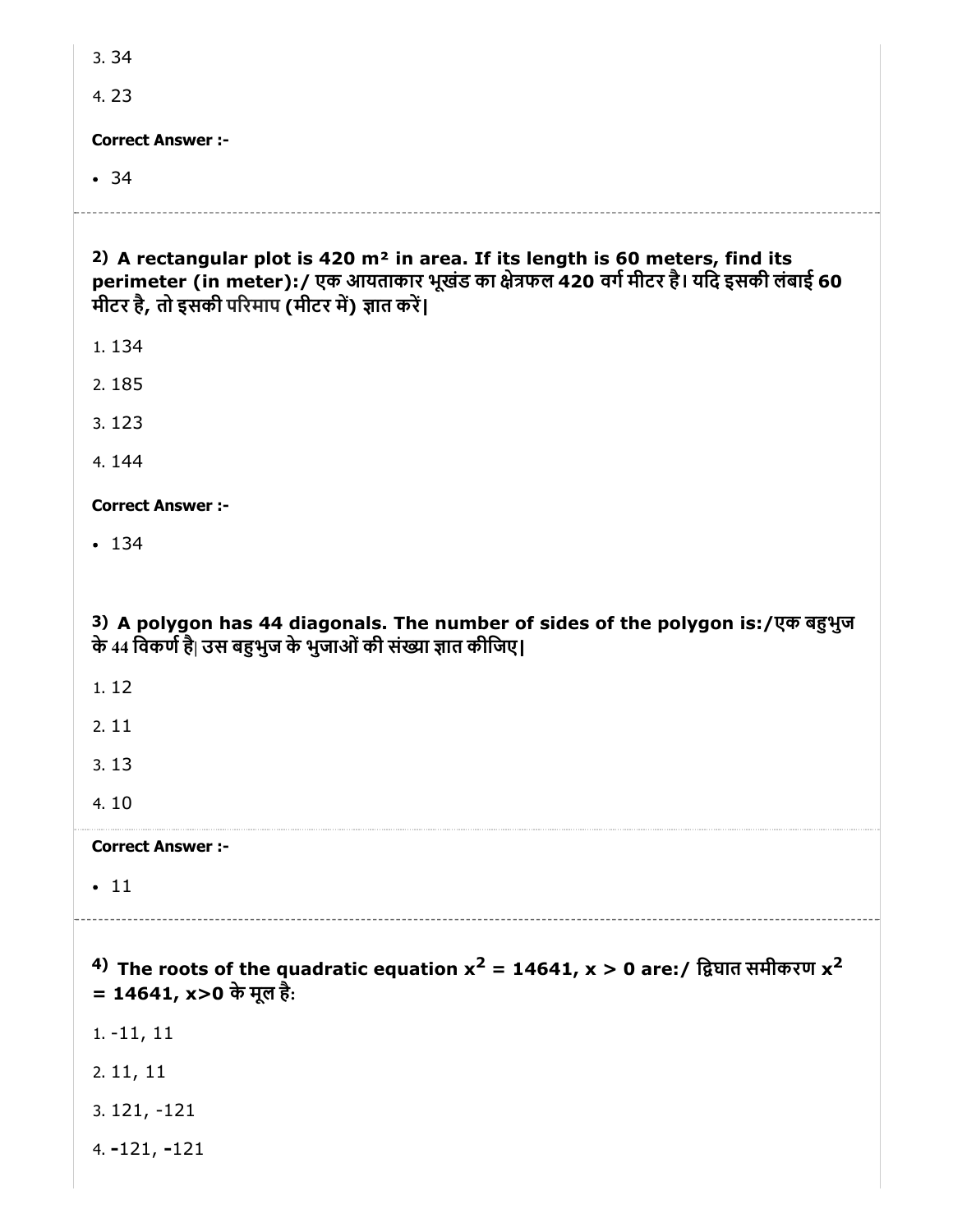121, -121



7) A piggy bank contains Rs.410 in the form of Rs.5, Rs.2 and Rs.1 coins. The numbers of coins are in ratio of 4: 6: 9 respectively. So, find the number of Rs.2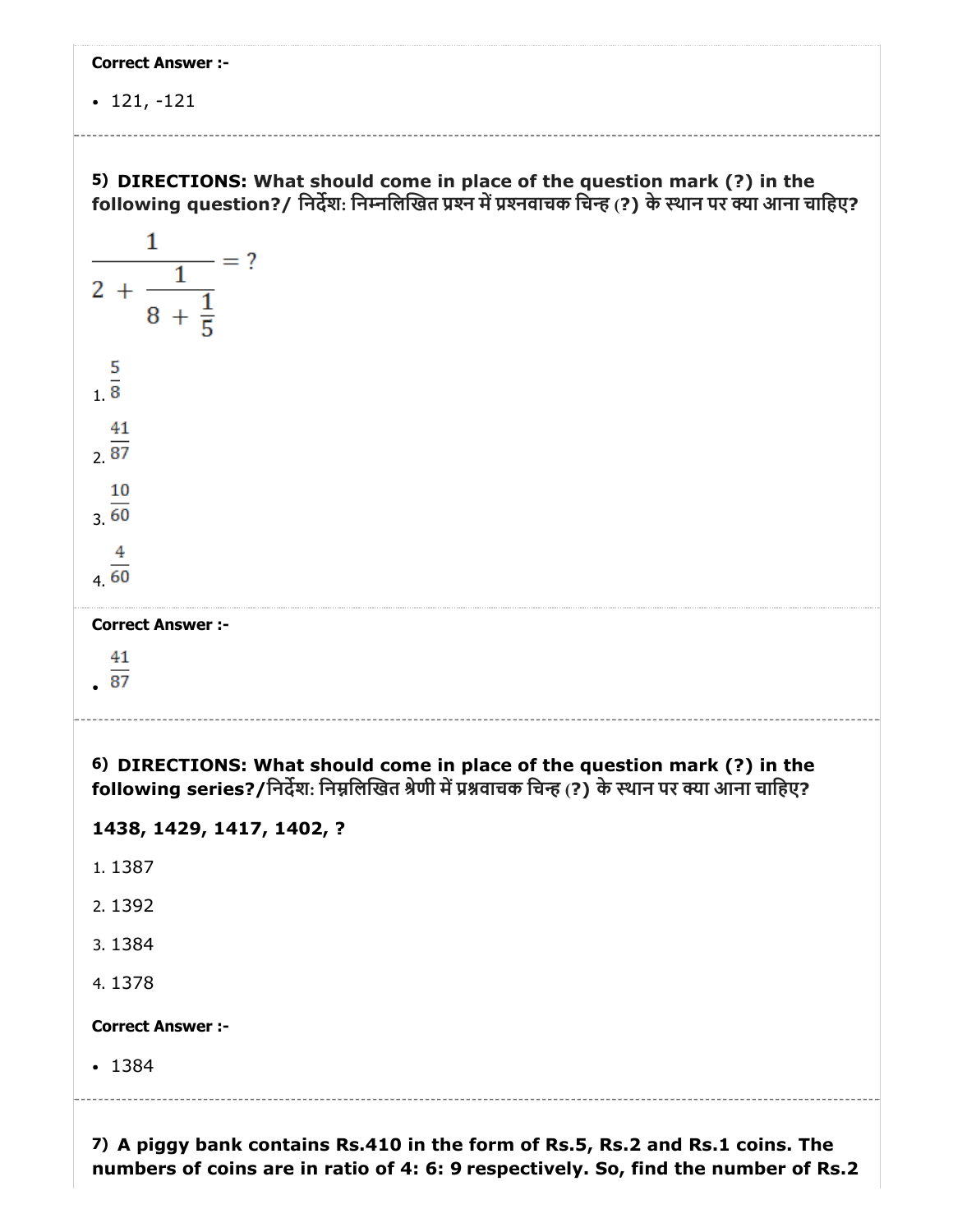| 1.25<br>2.50<br>3.48<br>4.60<br><b>Correct Answer :-</b><br>• 60<br>8) If the sum of one half and one fifth of a number exceeds one third of the<br>number by ${}^{'}\bar{3}$ , the number is _______:/एक संख्या का $\bar{2}$ वां तथा $\bar{5}$ वां हिस्सा का योग उस संख्या के<br>$\frac{1}{3}$ वां हिस्से से $\frac{7}{3}$ ज्यादा है। वह संख्या है ________: |  |  |  |
|---------------------------------------------------------------------------------------------------------------------------------------------------------------------------------------------------------------------------------------------------------------------------------------------------------------------------------------------------------------|--|--|--|
|                                                                                                                                                                                                                                                                                                                                                               |  |  |  |
|                                                                                                                                                                                                                                                                                                                                                               |  |  |  |
|                                                                                                                                                                                                                                                                                                                                                               |  |  |  |
|                                                                                                                                                                                                                                                                                                                                                               |  |  |  |
|                                                                                                                                                                                                                                                                                                                                                               |  |  |  |
|                                                                                                                                                                                                                                                                                                                                                               |  |  |  |
|                                                                                                                                                                                                                                                                                                                                                               |  |  |  |
|                                                                                                                                                                                                                                                                                                                                                               |  |  |  |
| 1.15                                                                                                                                                                                                                                                                                                                                                          |  |  |  |
| 2.30                                                                                                                                                                                                                                                                                                                                                          |  |  |  |
| 3.20                                                                                                                                                                                                                                                                                                                                                          |  |  |  |
| 4.18                                                                                                                                                                                                                                                                                                                                                          |  |  |  |
| <b>Correct Answer :-</b>                                                                                                                                                                                                                                                                                                                                      |  |  |  |
| $\cdot$ 20                                                                                                                                                                                                                                                                                                                                                    |  |  |  |
|                                                                                                                                                                                                                                                                                                                                                               |  |  |  |
| 9) A train of length 270 metres takes 25 seconds to cross a pole. How much                                                                                                                                                                                                                                                                                    |  |  |  |
| time will the train take to overtake a man walking at $2\frac{22}{25}$ kmph in the same<br>direction?/ एक रेलगाड़ी जिसकी लम्बाई 270 मीटर है, एक खंभे को पार करने में 25 सेकण्ड का समय                                                                                                                                                                         |  |  |  |
| लेती है। रेलगाड़ी को एक व्यक्ति को पार करने में कितना समय लगेगा, यदि व्यक्ति <sup>222</sup> किमी/घंटा की गति से يُحْتَلُونَ<br>रेलगाड़ी की दिशा में चल रही है?                                                                                                                                                                                                |  |  |  |
| 1.27 seconds/27 सेकण्ड                                                                                                                                                                                                                                                                                                                                        |  |  |  |
| 2.30 seconds/30 सेकण्ड                                                                                                                                                                                                                                                                                                                                        |  |  |  |
| 3. $27\frac{1}{2}$ Seconds/ $27\frac{1}{2}$ सेकण्ड                                                                                                                                                                                                                                                                                                            |  |  |  |

|    | 18 –       | 18 –     |
|----|------------|----------|
| 4. | 5 Seconds/ | 5 सेकण्ड |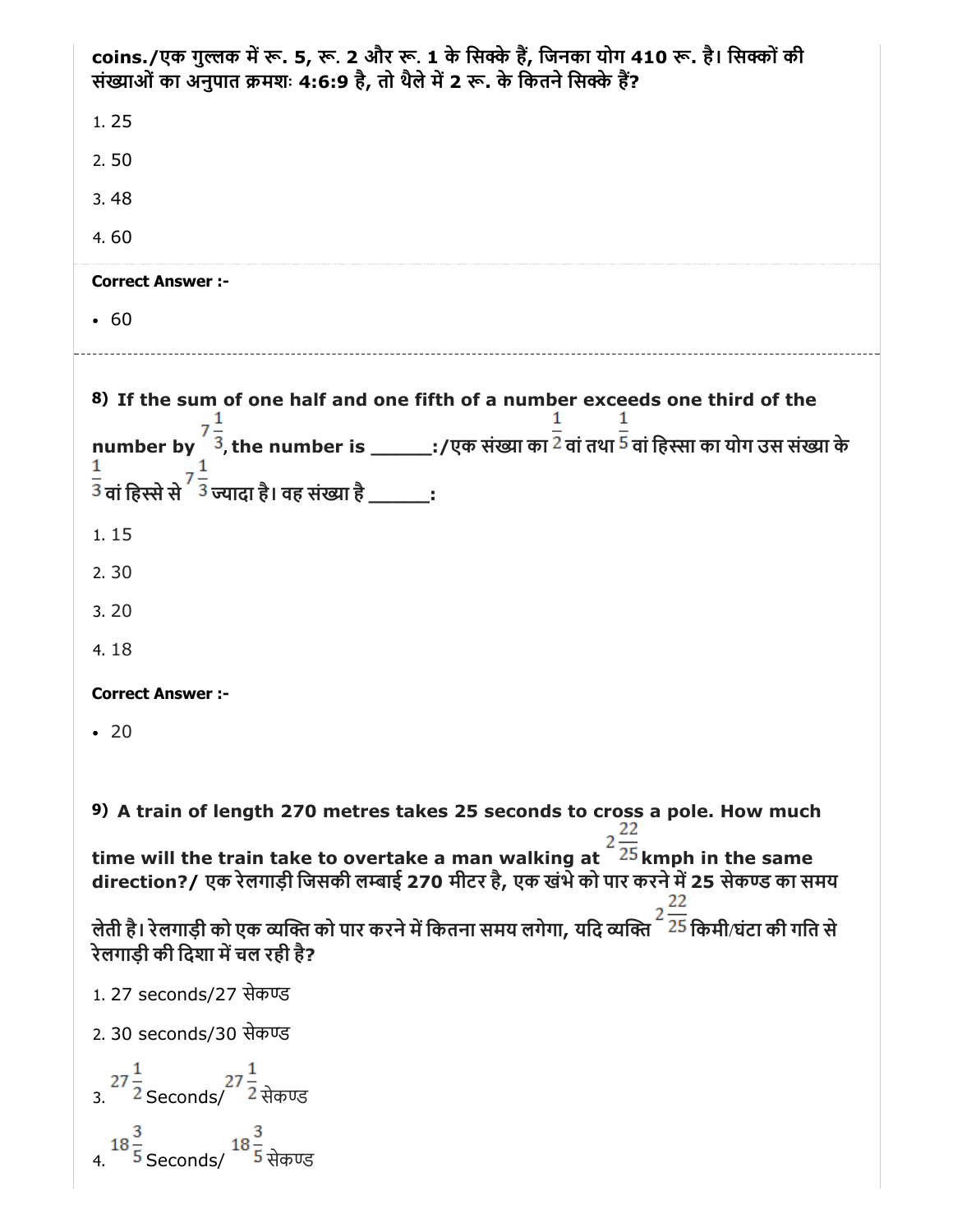|  | <b>Correct Answer :-</b> |  |
|--|--------------------------|--|
|--|--------------------------|--|

• 27 seconds/27 सेकण्ड

10) The average of 11 integers arranged in a certain order is 30. If the average of 1st 5 numbers is 25 and that of the last 5 is 28, the sixth integer must be:/ एक निश्चित क्रम में व्यवस्थित 11 पूर्णाकों का औसत 30 है। यदि पहले 5 संख्याओं का औसत 25 और अंतिम 5 संख्याओं का औसत 28 है तो छठा पूर्णाकं होगा:

2. 65

3. 75

4. 70

Correct Answer :-

 $65$ 

11) Pipe A alone can fill a tank in 8 hours. Pipe B alone can fill it in 6 hours. If both the pipes are opened and after 2 hours pipe A is closed, then the pipe B will fill the tank in:/ एक नल A, एक टंकी को 8 घंटो में भर सकता है। दूसरा नल B उसे 6 घंटों में भर सकता है। यिद दोनोंनल खोल िदए जाए और 2 घंटोंबाद नल A, बंद कर िदया जाए तो नल B उस टंकी को कितने घंटो में परा भर देगा?

```
1. 6 hours /6 घंटे
```
2. 4 hours/4 घंटे

 $\frac{2}{3}$  $\frac{1}{2}$  hours/  $\frac{2}{2}$  घंटे  $3\frac{1}{2}$  hours/  $3\frac{1}{2}$  घंटे

Correct Answer :-

 $2\frac{1}{2}$ <sub>hours/</sub>  $2\frac{1}{2}$ ਬਂਟੇ

12)

The price of a commodity has increased by  $\frac{33}{3}$ %. Find the reduction in the The price of a commodity has increased by  $\frac{33}{3}$ %. Find the reduction in the consumption of the commodity by a consumer so that there is no increase in

his expenditure:/यदि किसी वस्तु के मूल्य में <sup>33</sup> % की वृद्धि कर दी जाये, तो उस वस्तु की खपत कितनी कम कर दी जाये कि उपभोक्ता के खर्चे में वृद्धि न हो।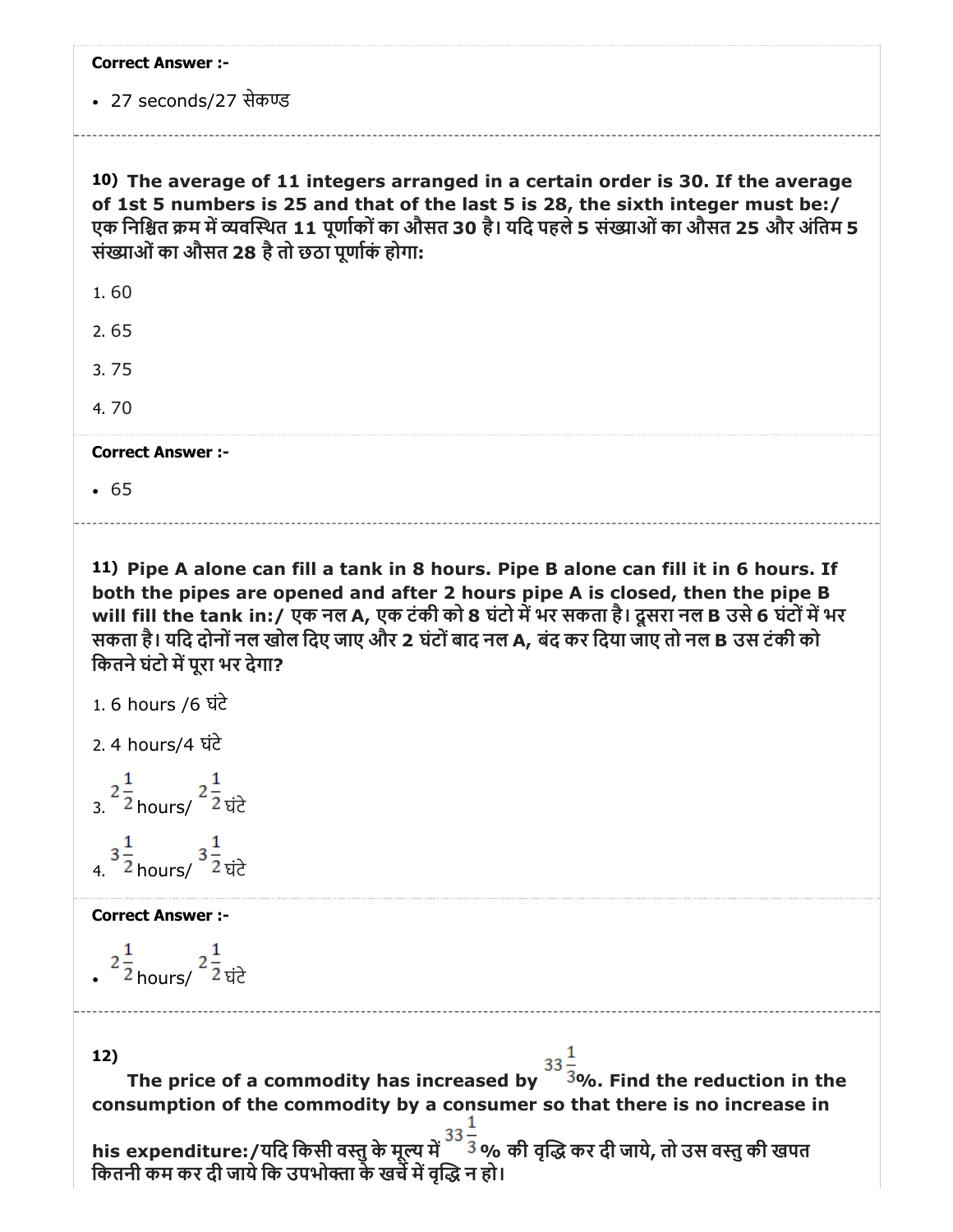| 2. None of these/इनमें से कोई नहीं                                                                                                                                                                                                                                                                                                           |
|----------------------------------------------------------------------------------------------------------------------------------------------------------------------------------------------------------------------------------------------------------------------------------------------------------------------------------------------|
| 3.25%                                                                                                                                                                                                                                                                                                                                        |
| 4.20%                                                                                                                                                                                                                                                                                                                                        |
| <b>Correct Answer :-</b>                                                                                                                                                                                                                                                                                                                     |
| $\cdot$ 25%                                                                                                                                                                                                                                                                                                                                  |
| 13) At the rate of simple interest per annum, the interest on a certain sum of<br>money for 10 years will be $5$ part of the total amount. The rate of simple                                                                                                                                                                                |
| interest is:/प्रतिवर्ष साधारण ब्याज की दर पर, किसी राशि पर 10 वर्ष में मिलने वाला ब्याज, मिश्रधन का <sup>5</sup> भाग<br>होगा। साधारण ब्याज की दर है:                                                                                                                                                                                         |
|                                                                                                                                                                                                                                                                                                                                              |
|                                                                                                                                                                                                                                                                                                                                              |
| 3.7%                                                                                                                                                                                                                                                                                                                                         |
| 4.5%                                                                                                                                                                                                                                                                                                                                         |
| <b>COLLECT AUSMEL :-</b>                                                                                                                                                                                                                                                                                                                     |
| $6\frac{2}{3}\%$                                                                                                                                                                                                                                                                                                                             |
| 14) Supposing that telegraph poles on a railway track are 50 meters apart, how<br>many poles will be passed by a train in 4 hours, if the speed of the train is 45<br>kmph?/ माना कि रेलवे ट्रेक पर प्रति 50 मी. की दूरी पर एक टेलीग्राफ पोल है। यदि ट्रेन की गति 45 किमी/<br>घंटा हो, तो ट्रेन 4 घंटे में कितने टेलीग्राफ पोल को पार करेगा? |
| 1. Can't be determined/निर्धारित नहीं किया जा सकता                                                                                                                                                                                                                                                                                           |
| 2.3401                                                                                                                                                                                                                                                                                                                                       |
| 3.3601                                                                                                                                                                                                                                                                                                                                       |

4. 3201

Correct Answer :-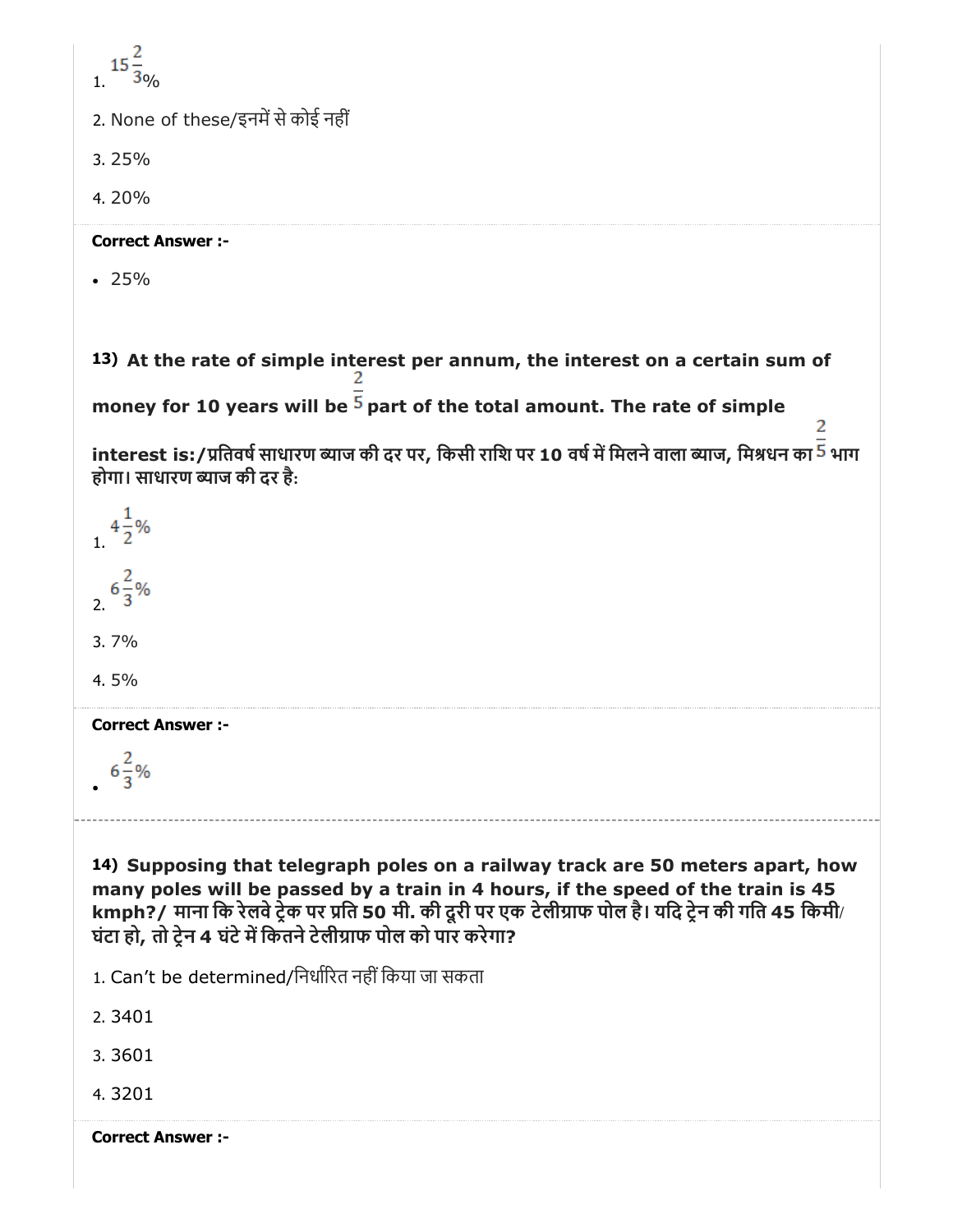| 15) A and B contract to do a work together for Rs.300. A alone can do it in 8<br>days and B alone in 12 days. But with the help of C they finish it in 4 days. Find<br>the share of C. (in Rs.)/ A और B द्वारा किसी काम को पूरा करने के लिए 300 रू. में ठेका लिया<br>गया। A अकेला उस काम को 8 दिनों में और B अकेले उसे 12 दिनों में पूरा कर सकता है। लेकिन C की<br>सहायता से वे लोग उस काम को 4 दिनों में समाप्त करते हैं, तो C को कितनी मजदूरी (रु. में) मिलेगी? |  |  |  |  |  |
|-------------------------------------------------------------------------------------------------------------------------------------------------------------------------------------------------------------------------------------------------------------------------------------------------------------------------------------------------------------------------------------------------------------------------------------------------------------------|--|--|--|--|--|
| 1.50                                                                                                                                                                                                                                                                                                                                                                                                                                                              |  |  |  |  |  |
| 2.100                                                                                                                                                                                                                                                                                                                                                                                                                                                             |  |  |  |  |  |
| 3.60                                                                                                                                                                                                                                                                                                                                                                                                                                                              |  |  |  |  |  |
| 4.30                                                                                                                                                                                                                                                                                                                                                                                                                                                              |  |  |  |  |  |

• 50

16) The smallest number, which must be added to 803642 in order to obtain a multiple of 9 is:/803642 में कौन सी छोटी संख्या जोड़ी जाए कि प्राप्त संख्या 9 का गुणज हो:

1. 1

2. 4

3. 2

4. 3

Correct Answer :-

4

17) 17 articles were bought for Rs.3,910 and sold for Rs.4,590. How much was the approximate profit percentage per article?/ 17 वस्तुएँ रु. 3,910 में खरीदी गईं और रु. 4,590 में बेची गईं। प्रति वस्तु लगभग कितने प्रतिशत का लाभ है?

1. 21%

2. 12%

3. 9%

4. 17%

Correct Answer :-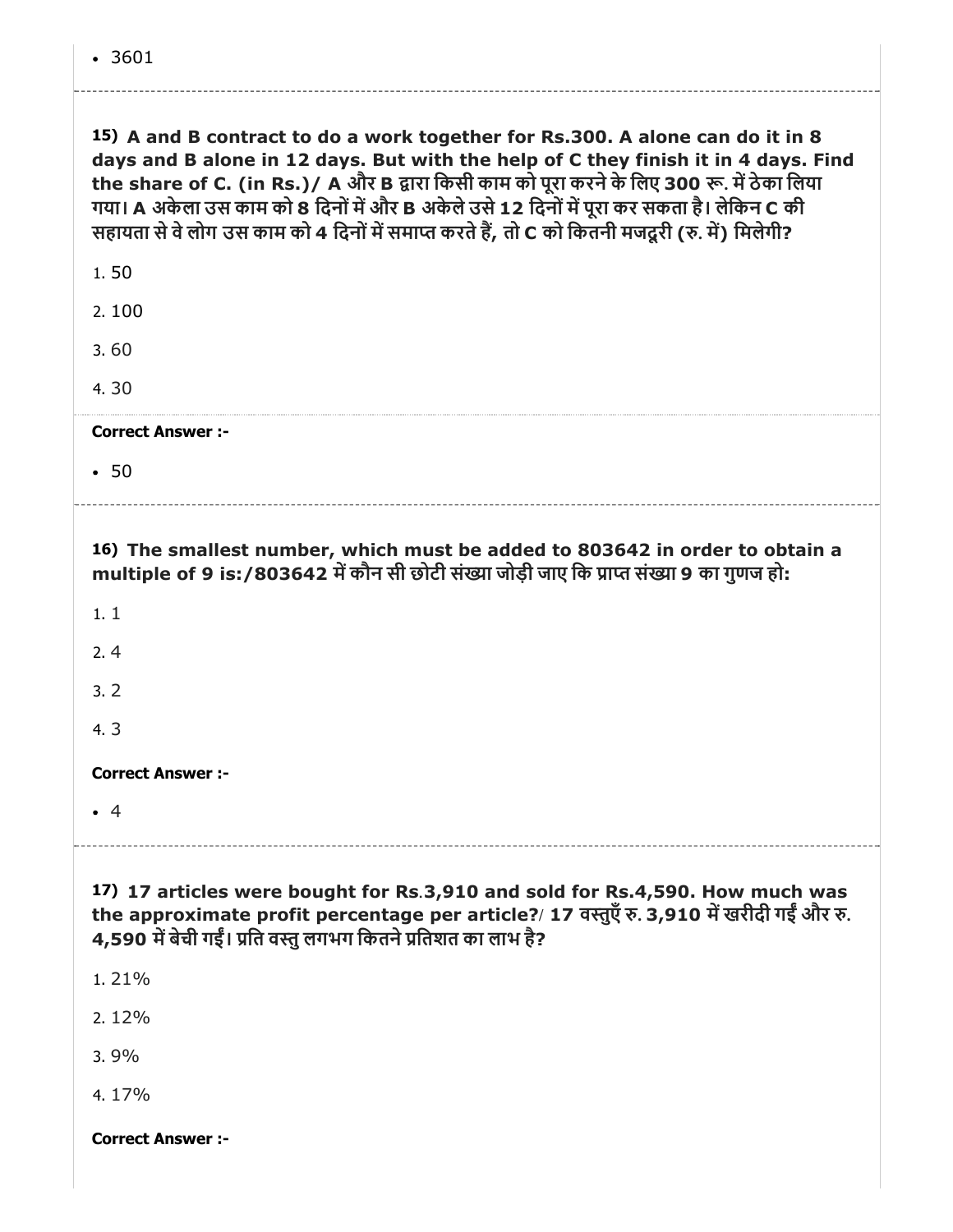| 18) Sum of present ages of A and B is 42 years and the ratio of their ages after<br>6 years will be 4:5. Find the ratio of their ages before 4 years./A और B के वर्तमान<br>आयु का योग 42 वर्ष है तथा 6 वर्ष बाद उनकी आयु का अनुपात 4:5 होगा, तो 4 वर्ष पहले उनकी आयु का<br>अनुपात ज्ञात कीजिए। |
|------------------------------------------------------------------------------------------------------------------------------------------------------------------------------------------------------------------------------------------------------------------------------------------------|
| 1.7:10                                                                                                                                                                                                                                                                                         |
| 2.5:9                                                                                                                                                                                                                                                                                          |
| 3.3:5                                                                                                                                                                                                                                                                                          |
| 4.2:3                                                                                                                                                                                                                                                                                          |
| <b>Correct Answer :-</b>                                                                                                                                                                                                                                                                       |
| $\cdot$ 7:10                                                                                                                                                                                                                                                                                   |
|                                                                                                                                                                                                                                                                                                |
| 19) Find the smallest of the following fractions./निम्नलिखित भिन्नों में से सबसे छोटी भिन्न<br>ज्ञात करें।                                                                                                                                                                                     |
| $\frac{1}{12}$                                                                                                                                                                                                                                                                                 |
| $\frac{4}{2 \cdot 50}$                                                                                                                                                                                                                                                                         |
| 19<br>3.230                                                                                                                                                                                                                                                                                    |
| 18<br>4.218                                                                                                                                                                                                                                                                                    |
| <b>Correct Answer :-</b>                                                                                                                                                                                                                                                                       |
| 4<br>$\overline{50}$                                                                                                                                                                                                                                                                           |
| 20) Find the largest of the following fractions./निम्नलिखित भिन्नों में से सबसे बड़ी भिन्न ज्ञात<br>करें।                                                                                                                                                                                      |
| 35<br>$\overline{80}$                                                                                                                                                                                                                                                                          |
| 44<br>2.120                                                                                                                                                                                                                                                                                    |